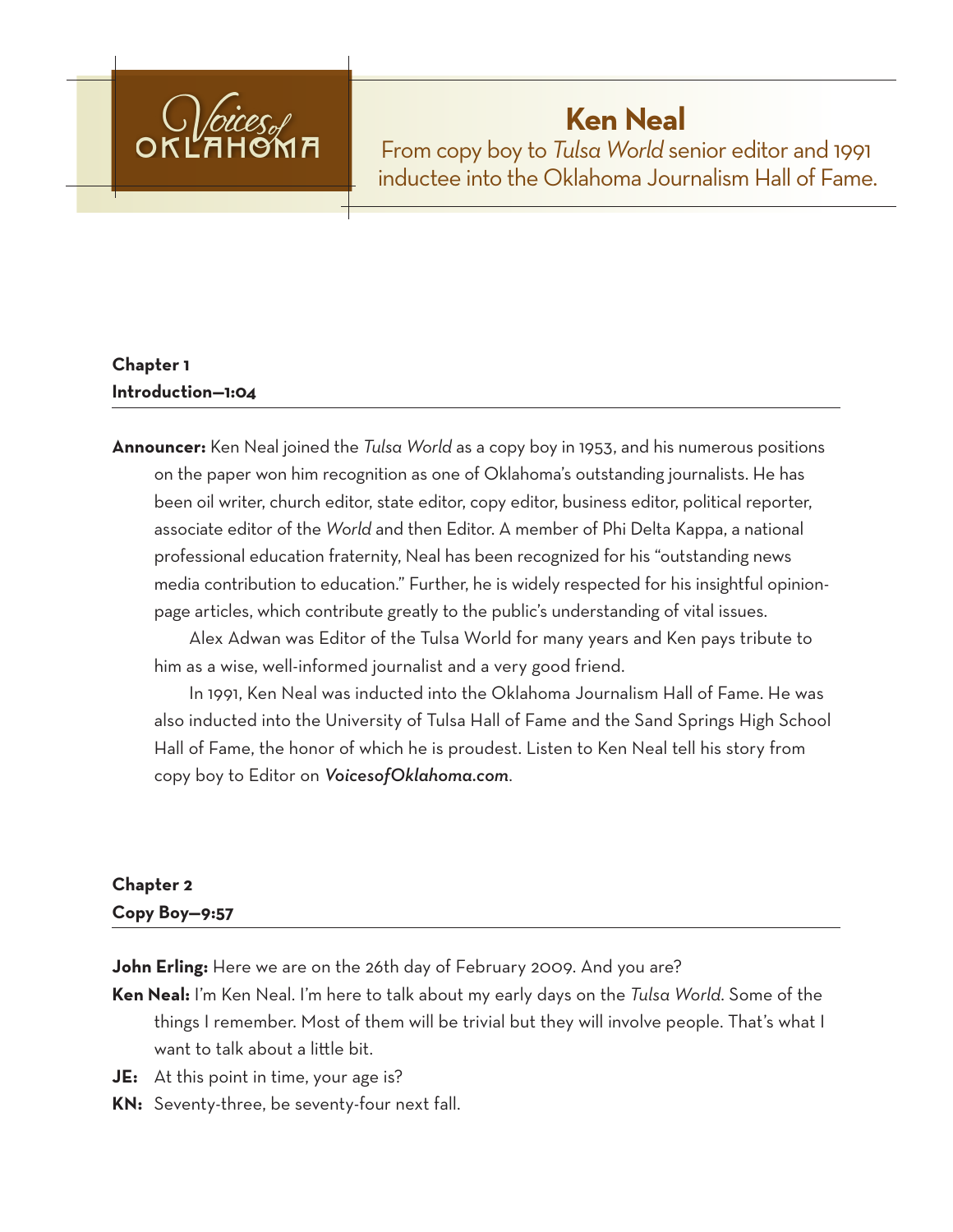- **JE:** And you were born?
- **KN:** Near Mannford, Oklahoma, 1935, in my grandfather's house on an oil lease.
- **JE:** Did you grow up there?
- **KN:** No. My parents were there at the time. They moved shortly after that. We lived at Keystone until 1937, when I was about two. They moved to Sand Springs, Oklahoma, in about 1937. And I grew up in Sand Springs, Sand Springs High School.
- **JE:** And then beyond high school?
- **KN:** I went to work for the *World* in January of my senior year in high school. I was seventeen. My journalism instructor at Sand Springs had a University of Missouri classmate who was the head of the journalism department at Tulsa. His name was Ed Johnson. My old journalism instructor at Sand Springs was named Ronnie Roberson, and he was guy that headed me into this crazy business.

One day he called me and said, "You'd better get over to *Tulsa World*." He said, "They're looking for a copy boy."

In those days, TU had several part-time slots. They directed people to the *Tulsa World* and the *World* would hire students for various positions. There was a copy boy, there was a part-time desk job. There was a part-time oil writing job held by students, so they were looking for a copy boy.

- **JE:** In 1953?
- **KN:** January 1953.
- **JE:** You have a recollection of your first day on the job?
- **KN:** Oh yes. It was a hot day in January, believe it or not. I remember going in. I had on a coat and a wool shirt and it was kind of hot. So I sat down there and visited with the managing editor at the time, a fellow named Lee Earhard. Lee took some information from me, had me fill out a little form, and said, "When can you go to work?"

And I said, "Well, when do you want me?"

And he said, "Well, hang your coat up over there." He said, "We need you tonight." So I hung up my coat because it was hot.

There was a fellow named Charlie Clark who was the copy boy. He took me around, broke me in over the next couple of days. And all of a sudden, as they would say, I are the copy boy. So that was my introduction to the world.

I'll try to describe it a little bit. The old *World* newsroom is on the third floor. It seemed like a big, bustling place. I look at it now and it's about, oh, maybe forty feet wide and maybe a hundred feet long. And the entire *World* operation was there. The wire room was just to the right as you step off the elevators. There were about twenty or twenty-five teletypes in there. Sports was nearby to the south. The Rim, we called it, which was a copy desk, was right out in that area. The receptionist was close by. The city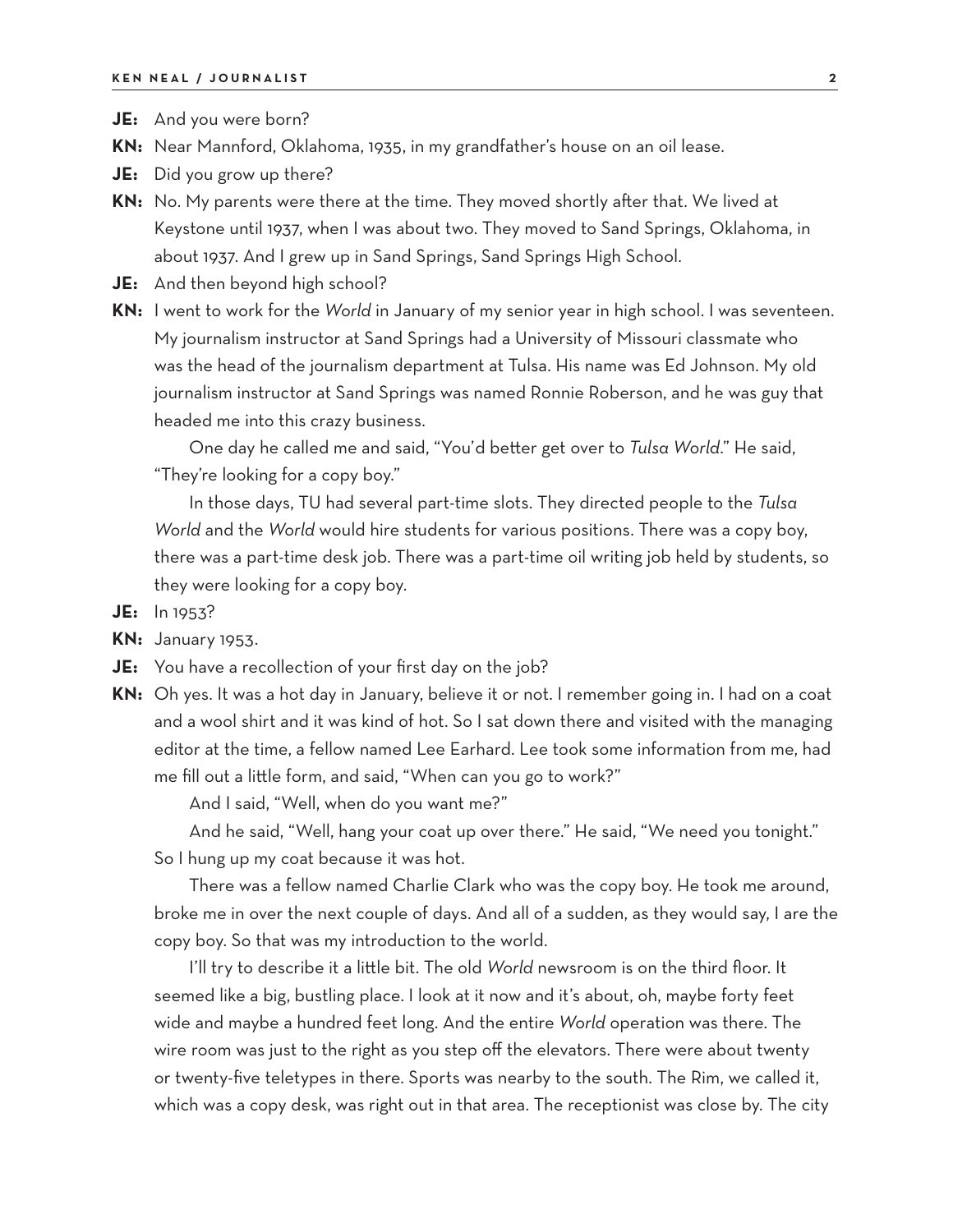desk was on to the east of the Rim, and there was a city editor and a copy editor there. And then the reporters were fanned in rows west of their—if I remember right there were two rows of desk.

And you wouldn't believe the furniture in those days. Each desk had a telephone hung on the side of it. Reporters usually shared a phone. Some of the more senior reporters had big desks. Then on back in the back of that was the society section. And then on beyond that was the oil department. Then beyond that was the toilets, by the way. Which played a role in some of the things I did later on. But excuse me, I didn't mean that the way it sounded.

The smoke was so thick you could cut it with a knife. Nearly everybody smoked. I was the only guy around there for years that didn't smoke. All of the returns were yellowed with smoke. The police radios were blaring, typewriters were going, the teletypes were chattering, the people were yelling at each other. It was a regular cacophony.

Adjacent to the newsroom is what we call the composing room, which was where they built and put the newspaper together. There was an entire proofreading department whose job was to take the galley proofs, compare them to the original copy and catch errors.

There were something like fifty linotype machines out in the composing room. Each linotype had what they called a "pot" on it. It was molten lead, so they generated a lot of heat. They generated a lot of smoke. So the composing room was smoky also. There were various other functions in the composing room, but I remember that mostly.

**JE:** You had Teletype machines, I guess.

**KN:** We had about, if I remember right, a total of maybe fifteen to twenty Teletype machines. It was the copy boy's job to tear the copy off of each one of those machines. *AP* had a couple of machines, the *UP* by itself, had a couple of machines. *INS* was still operation, *International News Service*, and they had a machine or two.

There were machines that specialized out of Arkansas. There was the Oklahoma machine, the Arkansas machine. We had spares for most of them. You could change a roll of paper—the rolls that went in them, each one of them had carbon. You had an original carbon and then a carbon copy, of course, which produced reams of paper and waste.

There was one machine out of Arkansas for which we didn't have a spare. And you had to change the ribbon and the paper on that machine with it running. Which many times was a real thrill. I remember that. This was during a period when you had paper copy so they were using originally a yellow-looking paste that came in gallon jars. And they kept it down in the basement of the *World* because it really stank. I mean, it really smelled bad. You know, it's like something real sour and rotten.

We had a table in the newsroom and it was my job to keep the paste re-supplied, the paste pots re-supplied, it had little brushes where you would pour it out. And then you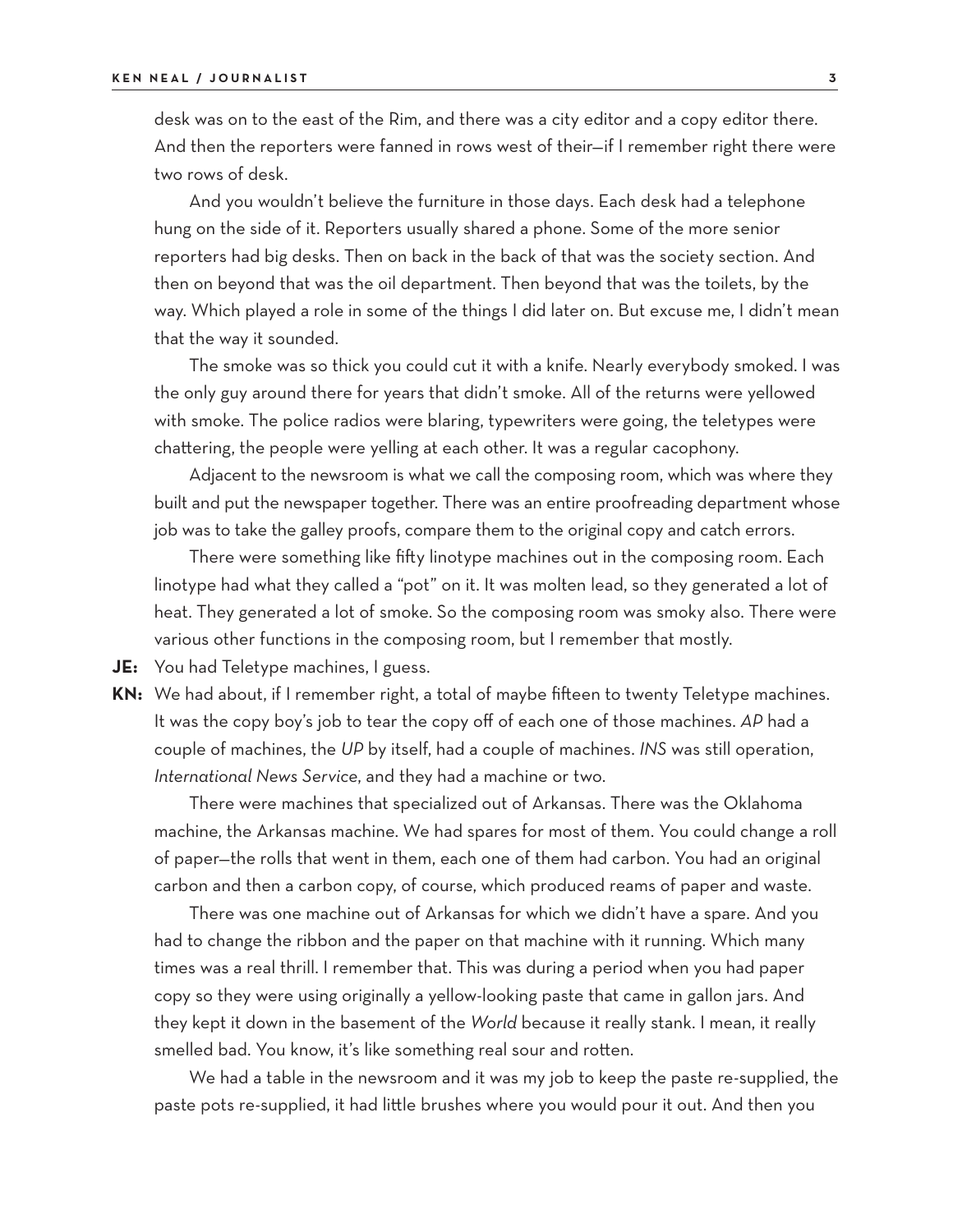would paste a head to copy and paste copy together sometimes. Every desk had a paste pot on it. Often the paste pots played roles. Newspapermen had been known to throw them at each other. But, uh—

- **JE:** So all this time as a copy boy you say, "I'll tolerate this atmosphere here because I want to write for this paper."
- **KN:** Oh my God, I didn't even think about that, I was just thrilled to death to be there, what I considered really big time, with the newspaper. When I was in Sand Springs, Oklahoma, and man, I was working on the *Sandtonian*. And to get to go over to the *Tulsa World*, I mean, that was, that was newspaper Valhalla for me.
- **JE:** And that was at its present location too now?
- **KN:** It was at 315 South Boulder; the same building. Of course, there's been a new building added over on Main now, but this original building is still there. I think they use the third floor for a break room.
- **JE:** So that's the scene of the way it was back then. Putting a newspaper together is a lot different today.
- **KN:** Oh, man, it was page-by-page, department-by-department. Paper copy all delivered to the composing room sat on linotypes, sat on hand machines. The type was a galley of type, that galleys then were locked into a newspaper chase, a big old page chase, locked up, sent to stereotyping where they made a mat. And then that mat was turned in a circular kind of a jig, and then lead poured into it, making a reverse. And then you'd take two of those, lock 'em on the cylinder on the press, and run it off that way. Quite a bit different than it is now.

By the way, we had a new set of presses that had been installed in 1949. You could see them from Boulder Avenue. You could stand on the sidewalk and see the presses run. It was quite a thing. People would stop and look at the new presses run.

We also had the old presses that they had been running the *World* off on, I guess, since I'm not sure when but they were very old. They were way down in the basement. They were still functional.

That makes me think, we ran three editions in those days. The early edition, which we called the "Bulldog" went to press about six thirty, came off about seven thirty. That was theoretically the street addition. And it was one of my jobs to go down and get the first copies off the Bulldog, take them back up to the newsroom where they started building then what they called the "midnight edition," which went to press, I guess, about eleven, eleven thirty, came off around midnight. And that was theoretically and actually, I guess, was the mail copy or the state edition. The papers that we trucked out all over the state.

Then that edition was reworked, the paper would be remade. The state emphasis would be taken off. Generally the local copy, let's call it, substituted for Tulsa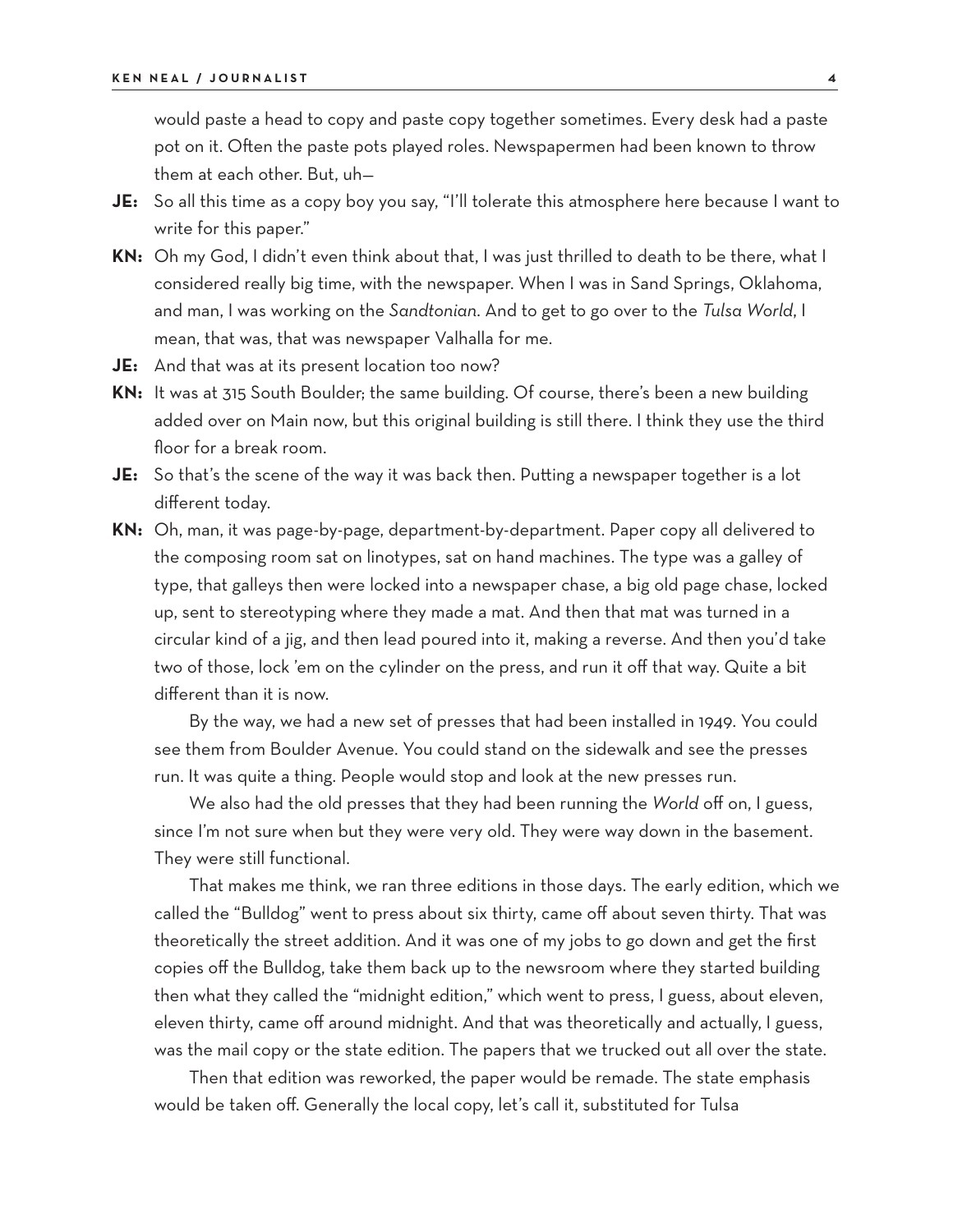consumption. The final home, we called it, started running one thirty or so. And they ran off the final copies that were for distribution inside the city of Tulsa, delivery to homes and so on.

## **Chapter 3 Full Time—6:20**

**John Erling:** so as a copy boy you stayed there for how long?

- Ken Neal: I really wasn't a copy boy for very long. I went to work there in January. By about the first of June, the oil writing job, part-time oil job, opened up and Mr. Steen, Sid Steen, who was my idol, to be honest about it.
- **JE:** And his position was?
- **KN:** He was the managing editor at that point. Lee Hard was managing editor when I was hired. Sid was the city editor. A couple of months after I was hired, Lee went to work for Fourth National Bank, as I recall, and Sid became managing editor. So that by June, I had been working directly for Sid as city editor. He was my direct boss as copy boy.

So when the oil writing part-time job opened up, he gave me that job.

- **JE:** What is that? Oil writing job?
- **KN:** It consisted of calling and getting the well reports, individual well reports from all of the companies, typing them up, sorting them according to county, township, range, and location of the well. And then putting together a daily report. Then after we got all the reports we'd figure out what seemed to be the most significant and write what we called a "lead" for it. And that was a daily thing.

On Sunday, we had more than twice as much, I mean, we'd sometimes have two leads and so on. So Sid gave me that job. By the way, I hired in at \$27.50 a week.

- **JE:** So you wanted to be a baseball player?
- **KN:** Well, I was a high school baseball player. The little church where I went in Sand Springs had a guy that was a big booster of a little college in Indiana, called Anderson College, up northeast of Indianapolis. He was on me, number one, to go into some kind of religious vocation. He was really upset with me that I went to work for that sinful *Tulsa World*. So he got me a baseball scholarship at Anderson.

So I went up there for a semester, well, I was there for two semesters. But the spring semester of 1954, which was baseball season, of course, I played baseball at Anderson. Then I went back that fall, but all that time I was becoming very, very unhappy with my move and so on. So I came back here to re-enroll in the University of Tulsa for the spring semester of 1955.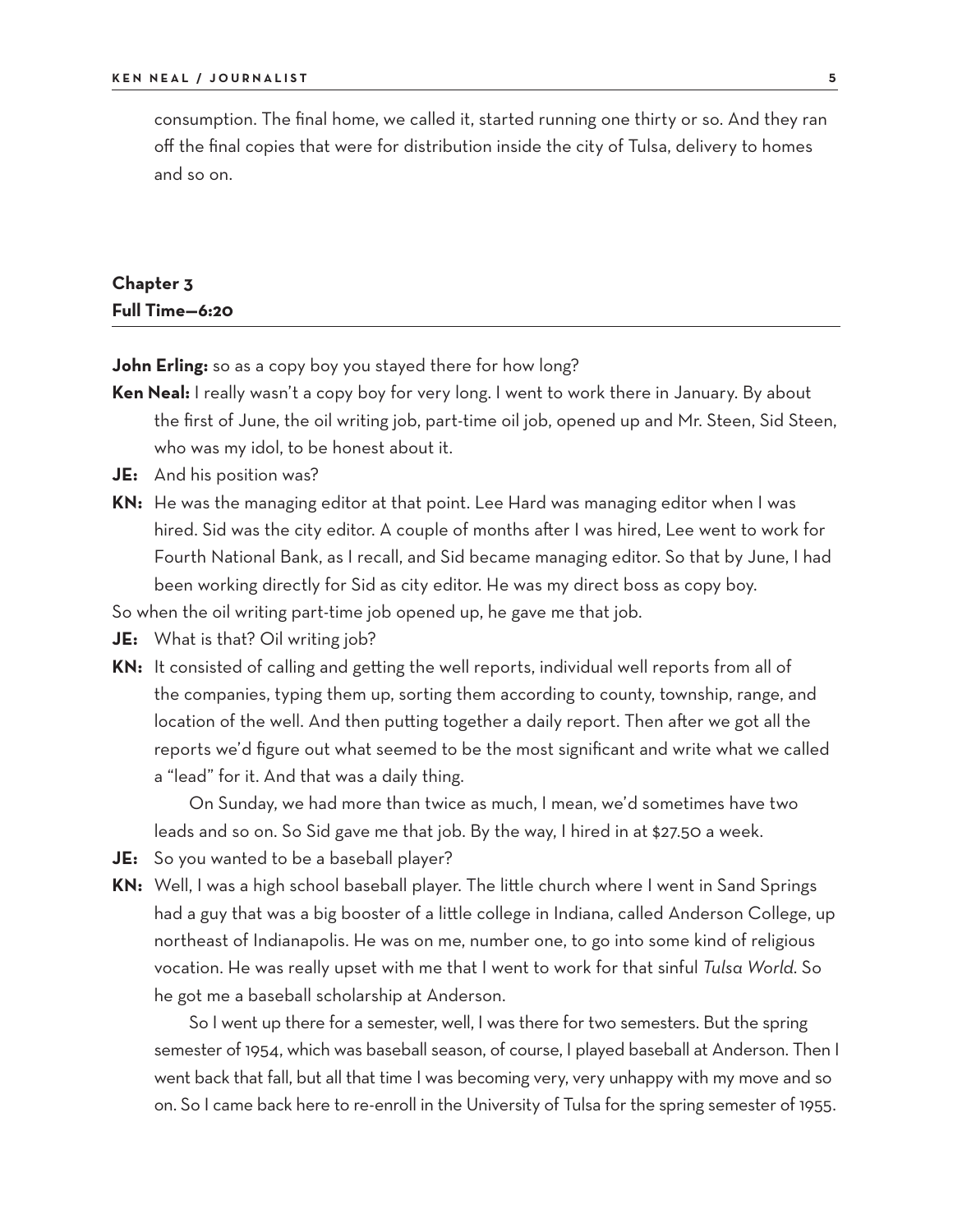- **JE:** But I want to know what position you played in baseball?
- **KN:** Well, a lot of them, mostly the outfield.
- **JE:** Big bat?
- **KN:** Well, let's put it like this, I was a real good kid baseball player. I peaked at fourteen. I was a big hitter at fourteen, but unfortunately, the rest of the guys caught up with me.
- **JE:** Let's bring you back to the *Tulsa World*. When do you come on as a full time employee?
- **KN:** Well, I finished college in the University of Tulsa in 1957. The spring of '57. Sid Dogford made the obit job–I had turned that down. That was another part-time job, theoretically.
- **JE:** The obituaries?
- **KN:** Obituaries, yeah. Frankly, I was making more money in the oil department because I had started a little bit of a service for other cities and I was getting paid something like fifteen dollars a month by about five or six cities. And in those days that was pretty good money. So I calculated it and what he offered me to do obits was quite a bit less than what I was making. And I said, "You know, I can't do that."

Okay, he understood that. But then sometime in August or so, he said, "Look, if you're gonna work at the *Tulsa World* you're going to have to come over on the city side as a general assignment reporter." And he paid me enough to make it worth my while. I sold my service to my successor.

It's very interesting, when I left to go to Anderson, a fellow named Charlie Smith seceded me. And then when I came back I seceded Charlie Smith. Didn't have an opening when I got back so I went to work for the *Sand Springs Leader* for about six or eight months until the *World* opened up. And then when Charlie left I came back to do the same old job.

I went on city-side, let's call it in fall of 1957. I seceded Freda Gold, who was the wife of John Gold who we'll talk about a little later, I hope. Freda was the church editor. So I got churches, what I called the do-gooder run. I covered Boy Scouts, Girl Scouts, Campfire Girls, Red Cross, what we called the Community Chest in those days, United Way. I still call it Community Chest, much to their chagrin. Just a variety of those kind of things, WMCA. You know, I had a regular run. I'd go over and talk to the guys at the Y, go up and talk to women at the YWCA, which was more fun than the YMCA. So I was doing that.

Then there's a guy that I have on my list here, he's dead and gone so I don't think he can sue me. But it actually happened, I think truth will be a defense here. His name was Walt Finley. Walt was a reporter, an older guy, he was covering the Planning Commission and what we called real estate in those days, which was just a run. He went over to the Planning Commission meeting, we covered that like a blanket. Walt came in from the Planning Commission meeting, dumped his notes on his desk, went out to what we called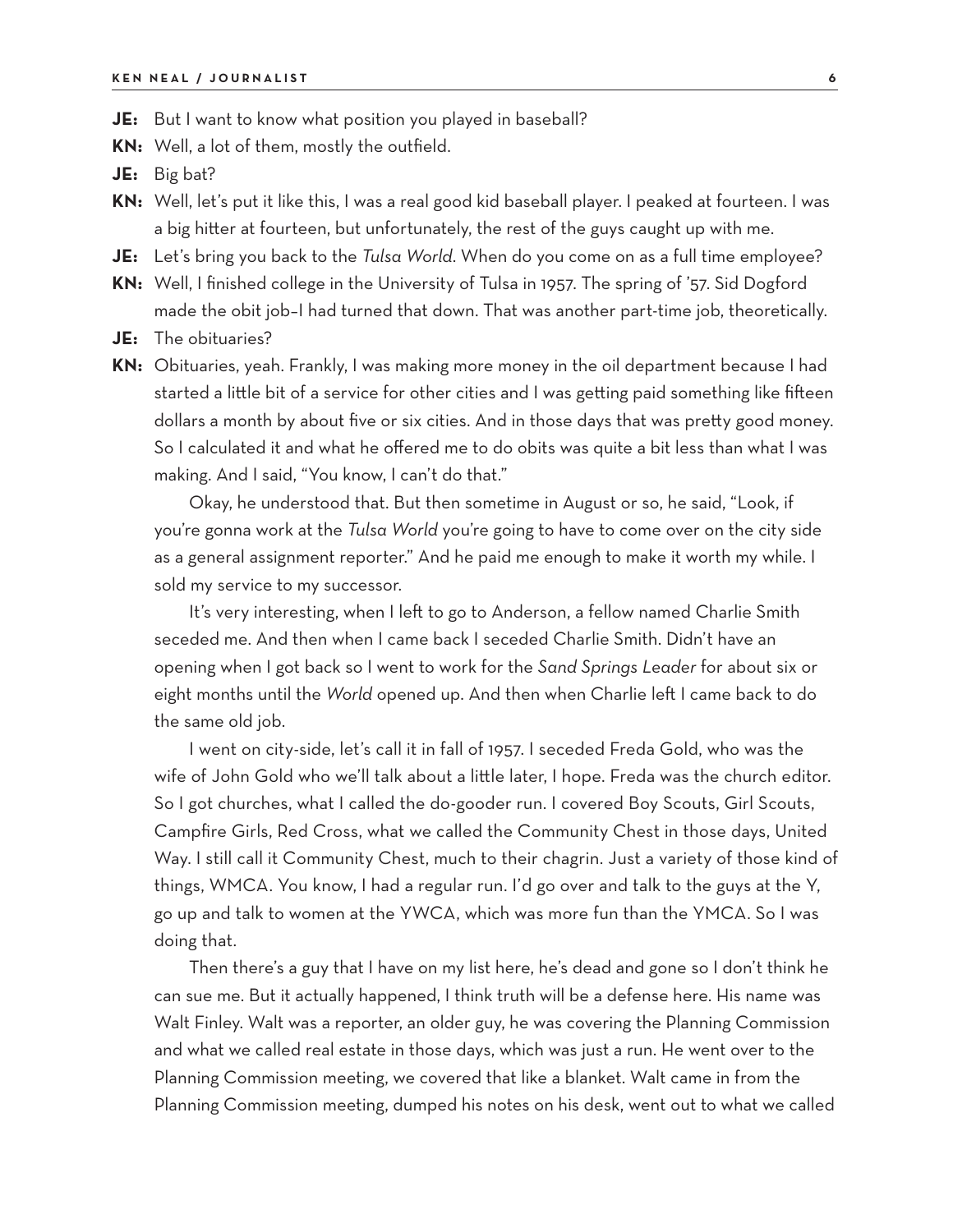lunch, which was about probably seven o'clock, somewhere along there, and never came back. We don't know what happened to Walt that night.

So the desk then began to get really panicked and so about midnight they were calling the Planning Commission director and everybody, trying to get to some kind of story of about what happened at the Planning Commission, so it was kind of a bad deal.

When Walt came in the next day, Sid fired him. And then another fellow, who was my city editor at that time, a guy named Ray Billings, came back to my desk and said, "Say, I need you to help me out."

I said, "Well, what's that?"

He said, "Well, we'd like for you to take the Planning Commission and the real estate temporarily until we get somebody to do it."

Well, I had 'em permanently. I got transferred to City Hall about eighteen months later and I still had the Planning Commission and all that stuff and all the do-gooders and so on.

#### **Chapter 4 City Hall—5:17**

**John Erling:** At City Hall, were there characters you wrote about then?

**Ken Neal:** Oh yes. James L. Maxwell, Jim Maxwell as we all knew him, had been elected mayor in the spring of 1958. He was thirty-one years old. He was the son of a florist in Tulsa. In those days the Jaycees or the Junior Chamber of Commerce were big political powers and they had really run old Jim and he got elected in '58. I got there in 1960 when he was running for reelection. He subsequently served four two-year terms, was beaten in a bid for the fifth year.

But it was James L. Maxwell was the mayor. My close friend who is still around Darvin Brown, was the city attorney at that point. He had been city attorney under the Norvell Administration, the predecessor. He was one of the first people I met, and my friend to this day, I'll probably have lunch with him Friday. There was a guy named Clark Ford, who is now dead, was a mayor's administrative assistant. That old city commission, the Democrats had swept the Clark Administration. The Republicans swept City Hall in '54. Sid Patters was a street commissioner. And I can name the rest of them, but that's immaterial.

The Republicans were in charge. They were desperate for money in those days, and still desperate for money. But 70 percent of the City of Tulsa income came from water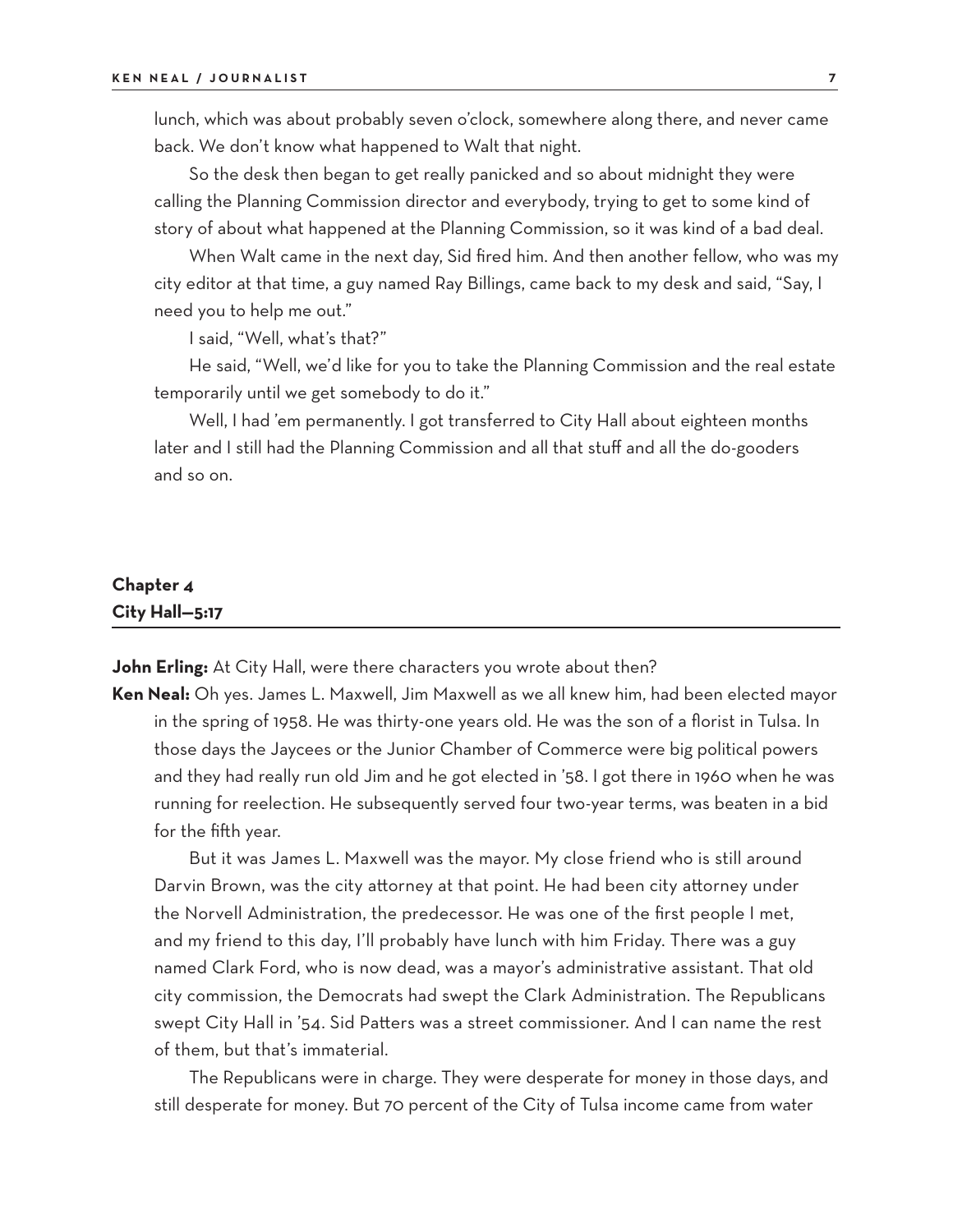sales. So the Clark Administration, looking for ways to beef up the income, passed a one dollar a month sewer tax. Which was promptly called the Toilet Tax by the Democrats.

So when they ran in '56, the biggest issue was the Toilet Tax. You can imagine the cracks that went around town. And George Norvell and the Democrats swept City Hall, largely on the strength of the Toilet Tax. So George served one term, '56 to '58, but the same city commission that was in with him was virtually reelected in '58 with Mayor Maxwell as the head.

By the way, the Democrats not only failed to abolish the Toilet Tax, they doubled it in '56, '58. Well, then Mayor Maxwell came in and he had with him holdovers, the Finance Commissioner's name was Fay Young, who was a typewriter salesman. Pat McGuire, who was a big, old, genial Irishman who was a very, very good storyteller and a heck of a nice guy, who ran a tire store, I think, out on East Admiral.

The Police Commissioner Jay Jones had been indicted during the liquor scandal of 1957, and so he sent to prison the Police Chief Paul Livingston was indicted and did a little time too. It was over so-called conspiracy with the bootleggers. Remember we were dry. It would not be a crime today, by the way.

But anyway, those two guys, and then the Water Commissioner was Guy Hall Jr., those characters. They were reelected several times with Maxwell.

So, yes, one of my most memorable characters was a lady named Mrs. Miller. She was the secretary to the Commission. She had been there since 1925, and knew everything about City Hall. I mean, she was just a fantastic person.

B. Jewel, you know, we've got an A. B. Jewel water treatment plant out here. He was still there. He had been there since '26, great man.

Bill Wooden, who was the city engineer and had been there through many administrations, probably since '21 or '22. So they still had those three or four old-timers that really moved Tulsa from virtually the beginnings.

You mentioned who those characters were, I hadn't even thought about them in a while but I remember them very fondly. Bill was one of my favorite people. He was the kind of guy you could call and he'd just tell you what you needed to know. Didn't pull any punches and leave it to you to write it the way you wanted to and never complain of any kind. That was largely the experience I had.

Guy Hall was the street commissioner. My favorite story about old Guy is that we had a fellow in Tulsa named Warren Green. Warren ran for street commissioner a couple of times. He came up with an ingenious campaign thing. He took green spray paint and circled all the potholes and coined the term "Chuck hole Hall." And he came within like seventy votes of beating Guy. Guy smoked a pipe and you could mention Warren Green and he'd damn near bite his pipe in two. It was very funny. Guy was a very, very brilliant man, but would say things when he didn't have to.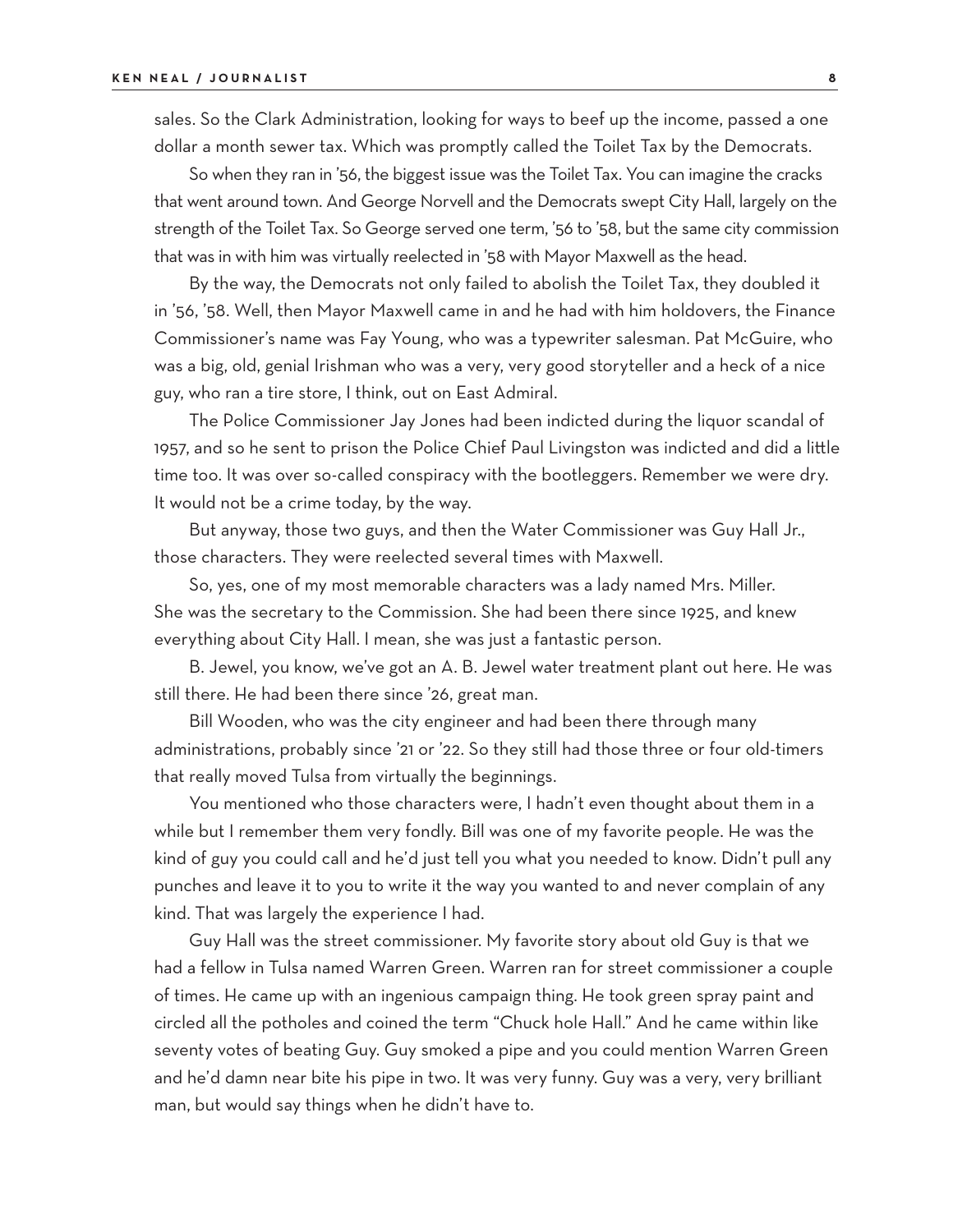They were always trying to get Guy to keep quiet because as my friend Ed once said, "He would just blurt out the truth."

#### **Chapter 5 Court House—5:22**

**John Erling:** From City Hall you went to the courthouse.

**Ken Neal:** Yes sir. I was at City Hall for eighteen months and Gene Curtis, my old friend, was named news editor, a new position, and that left a vacancy at the courthouse. In those days, we had kind of a hierarchy of rungs. The top rungs paid the most, that's the way we looked at it. City Hall, the courthouse, and from there, usually, you went to the state capital. We just had one capital reporter in those days.

I got my job when Phil Dessauer, who was a great reporter and editorial writer, came back from the capital to write editorials. That left a vacancy and Travis Walsh was sent to the capital to secede him. Travis was covering City Hall. So I was sent to City Hall.

Gene, meanwhile, had been covering the courthouse for eight or nine years, so he stayed there. And then when Gene became news editor I went to the courthouse. And if I remember, at the fall of '61, and I was there until the fall of '63.

**JE:** Some of your favorite topics when you were at the courthouse, what would they be? Taxes?

**KN:** Oh I've really kind of edged into that tax business. Actually, the courthouse was more fun than a barrel of monkeys because in those days the *World* reporter covered county government, including the county commissioners and so on, as well as the courts. I mean, we had more time so we did both.

*Tribune* had somebody covering county government and then somebody covering the courts because they were on a much tighter schedule.

One of my memories is a guy named Jay Bob Lucas, who was the brother of a famous war correspondent named Jim Lucas. Jay Bob is just a real grumpy, old guy, but once you got to know him he was really a lot of fun. Had a real fey sense of humor, just laid back and so on. It was always misery to me when I would miss Jay Bob on the run. Where is Jay Bob? Well, you knew you were in trouble because Jay Bob was off digging up something that was going to embarrass you, that *World* reporter, that is.

Sure enough, more than once I picked up the paper, the *Tribune*, and said, "My God, Jay Bob has beat me," to whatever it was.

I had a guy named Tom Bevere that covered the courts opposite me.

**JE:** Judges then at that time?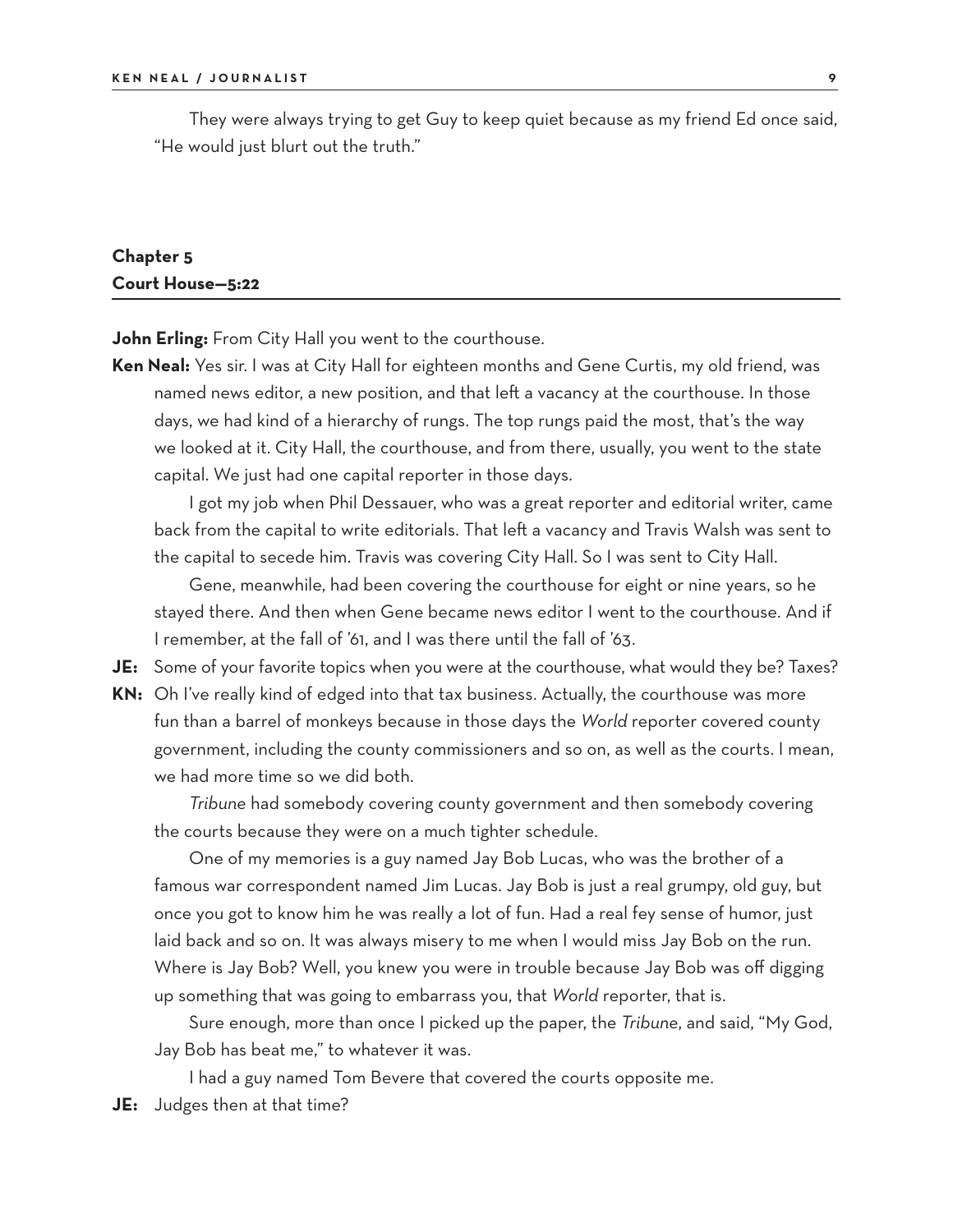**KN:** Well, the judges, in those days we had four district court judges. Maybe a fifth, I can't remember, but the dean of the courthouse in those days, wildly respected by everything and still to this day well-loved, was a fellow named Lee Johnson. Lee had been nominated out of Pawnee County and ran, of course, at the whole district, but he was from Pawnee. But it was Lee Johnson, Raymond Graham, Eben L. Taylor, and I forgot the fourth one, to be honest about it.

And then we had four common pleas judges that handled misdemeanors and they had a certain jurisdiction up to so much. They did the preliminary hearings so it was a much simpler place to cover than it is now. I want to make that clear because I could almost cover the courts. They were all on one floor and so on.

When I first went over there my old friend from Sand Springs Bob Simms, Robert L. Simms, was the county attorney. He had become county attorney after Howard Edmondson became governor. Remember Howard was elected governor while he was county attorney in Tulsa. So Bob became the county attorney and then was elected to the county attorney's job himself. So he was county attorney.

Well, he had hired a young guy named David Hall. There were several others. Now Buddy, I think, Buddy Fallis, I think Buddy had been in the department and left for some reason because Buddy was not in the county attorney's office when I first went to the courthouse. He was subsequently rehired by David Hall, as I recall. He became David Hall's prosecutor; chief prosecutor in those days was the number two man in the county attorney's office. And so Buddy was chief prosecutor.

I once wrote a piece about him and described him as the "Peppery little prosecutor." And we laugh about that to this day. I see him. I'm one of the few people, I think, who really know what S. M. Fallis stands for. S. M. is Siviay Marlin Fallis Jr., but no wonder he's called Buddy.

Oh in those days it was not uncommon, I mean, we'd go in and talk to the judge anyway we wanted to, nearly every day, and they were very, very kind about it. As a matter of fact, the way the courts were arranged we could go in through the little anteroom, that's where the minute clerk hung out, and go right into the courtroom. There was a row of chairs in every courtroom where press was invited to sit. We went in and sat really up there pretty close to the judge.

And Lee, he would always say, "I really love the press." He said, "You know, I have never been misquoted by the press." He said, "Hell, I don't remember what I said most of the time either."

I had a lot of Lee Johnson stories.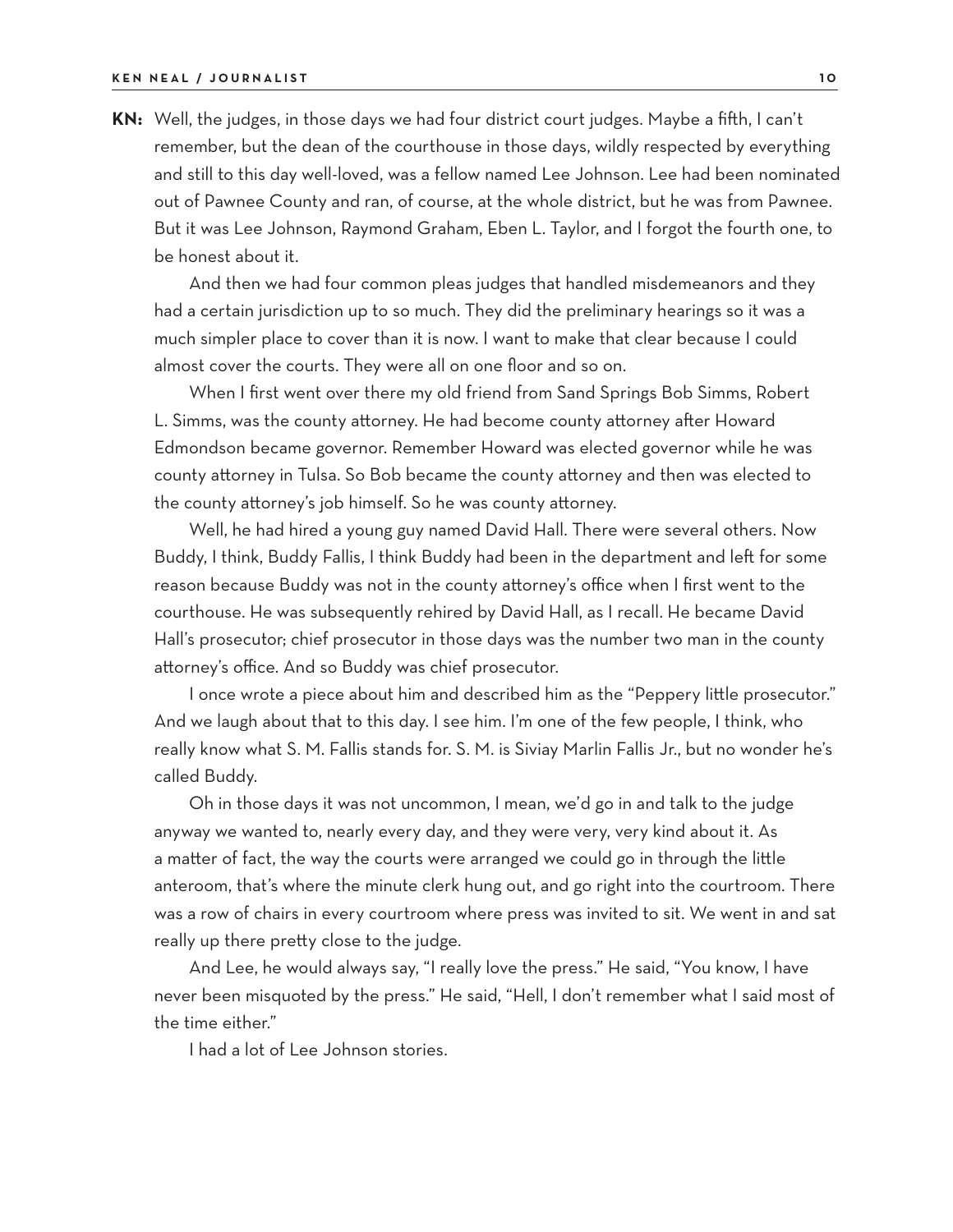#### **Chapter 6 Tulsa Tribune—3:18**

**John Erling:** You referenced the *Tribune*. There were friendly competitors?

- **Ken Neal:** Well, some of them were friendly than others, let's put it like that. Really, when I became copy boy I was instructed, "Don't talk to those SOBs in the elevator. They'll steal your stories." You see, we used the same composing room so they would very jealousy guard *Tribune* copy and *World* copy and keep it separate because now nobody ever at the *World* ever did this but the *Tribune* people would read our copy and steal our stories. I mean—
- **JE:** Is that true?
- **KN:** Well, I'm joking, but I'm sure the *Tribune* people had the same thing to say about the *World.*
- **JE:** Okay, right.
- **KN:** No we weren't all that friendly. I subsequently found out that when you're out on a run with some of these guys we got friendly. Nolan Bullock was their ace reporter, if you want to use that term. He'd been an old crime reporter for years. He was probably around sixty when I was reporting at the courthouse. Well, every now and then, they would assign Nolan to cover a specific case or something at the courthouse. I would be covering it for the *World*. And Nolan would be working all morning, because they were on a morning schedule.

I found out real quick, I kind of got to know him, and I would come in like at two o'clock, *World* reporter. And Nolan would catch you up on what happened that morning. I mean, he was very, very gentlemanly. I always got along real well with Nolan Bullock. And I wasn't the only one. I mean, there was a lot of people. Now, Nolan, he had a reputation that did not match his personality, and I'm sure that was true of a lot of the *Tribune* reporters.

But it was competition. Man, we tried hard to get in the *World* first. And if the *Tribune* got it first, or vice versa, the other one would write what we called a "knock-downer."

- **JE:** Oppose it?
- **KN:** Well, there's some reason for that, I mean, if you had a triple axe murder the *Tribune* got you'd have to print it the next morning. But if it were some, let's call it enterprise reporting that the *Trib* did, well, we didn't think much of it, you know, and we'd rewrite it just a little bit and vice versa. The papers were about as competitive as you can be between a morning and afternoon paper. I mean, there's certain things that would, just because of the clock, break on *Tribune* times, some things would break on *World* time, where the other one couldn't do much about it.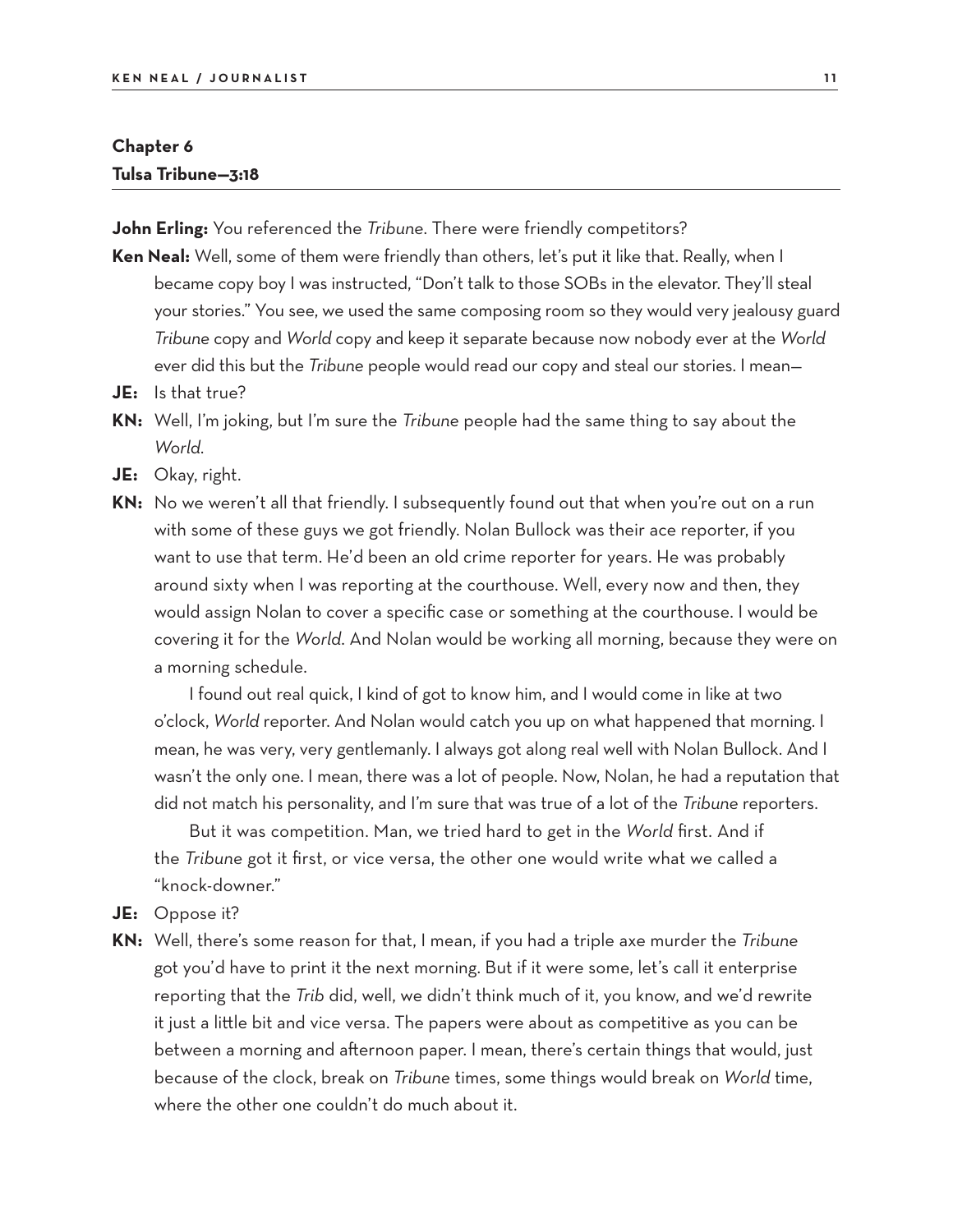- **JE:** I don't know if considered it fun then but as you look back on it, wasn't it good the competition?
- **KN:** Oh yeah. This is something that the public doesn't really understand is that, speaking for myself, and I think for some of my colleagues who really knew something about the newspaper business, we were very, very unhappy when the *Tribune* folded. I mean, I wish we had the *Tribune* publishing today, not because they were such a great bunch of guys. You know, we considered them to be SOBs, but it was nice to have the competition. It just makes a better newspaper on both sides. So we were unhappy to see the *Trib* go.

And that's a whole nother story. I mean, it was unavoidable. I was there on that, I know what the situation was. They had to do what they did and my management had to do what they did to take it over. But—

#### **Chapter 7 Gov. David Hall—5:57**

**John Erling:** You brought up the name of David Hall—

- **Ken Neal:** Well, we were talking about the personalities. Bob Simms was the county attorney. He became a judge. David Hall was appointed county attorney by the county commission.
- **JE:** Tulsa County Attorney?
- **KN:** Yes sir, county attorney.
- **JE:** Okay.
- **KN:** And then he was county attorney until he was elected governor in 1970. We called him Crime Wave Dave.
- **JE:** Why?
- **KN:** Well, let's face it, I love old Dave, quite honestly. He's a good friend of mine still to this day, but he was a publicity hound. For example, I remember one time he announced that he was going down to the Old Majestic Theater to view a movie to see if it was indeed indecent.

And, of course, everybody in the courthouse showed up. I mean, he would take opportunities like that. He was a good man, frankly, I thought. Of course, he wound up serving time. I'm not even sure of the elements of that alleged crime, but there was no doubt about it that he would pursue those things that got him the most press.

- **JE:** Very charismatic?
- **KN:** Oh man, he was a Bill Clinton before Bill Clinton was even invented. David had a phenomenal memory. He was a big old good-looking guy, he looked like Stewart Granger.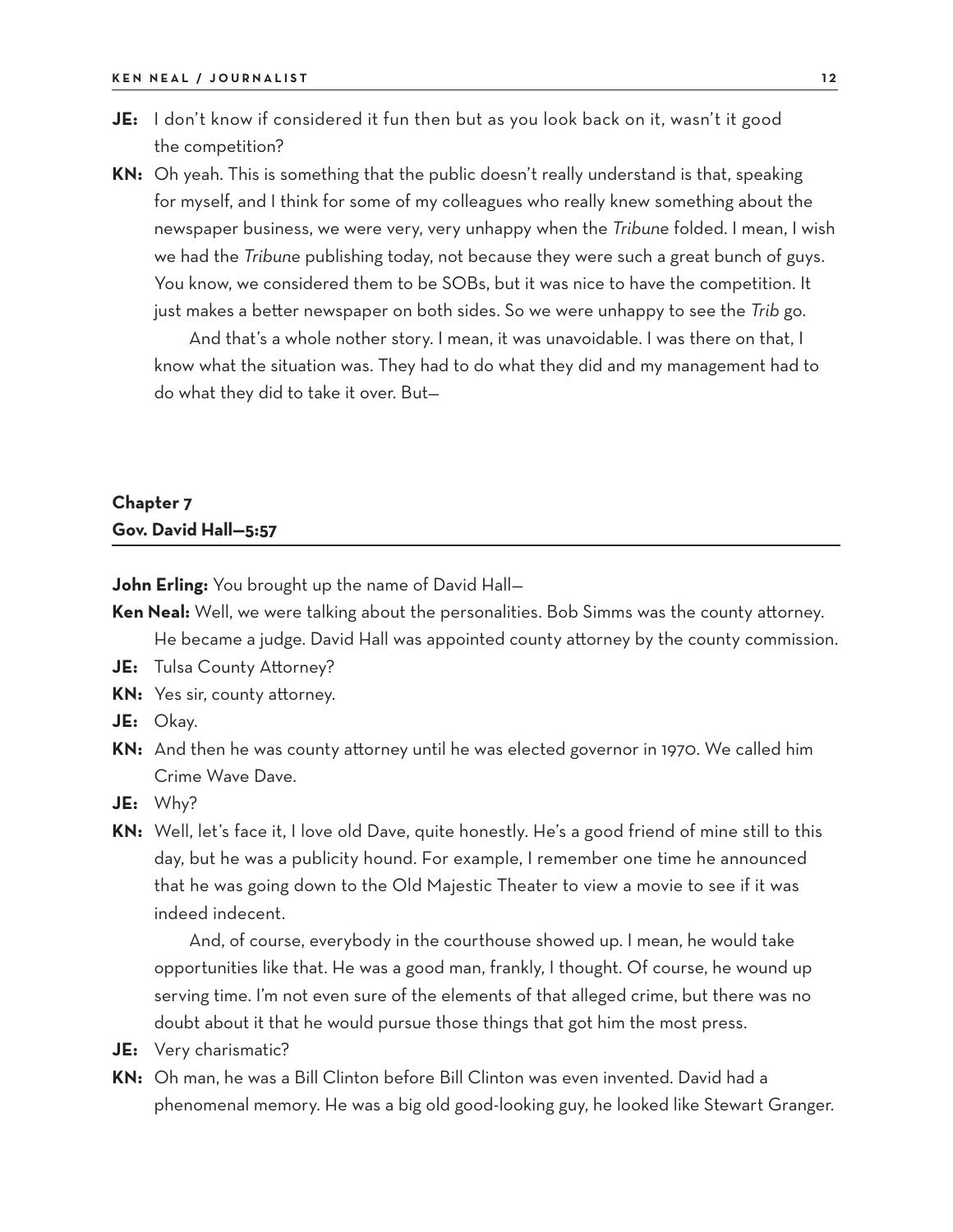Big mop of gray hair, in those days. Very energetic and, you know, one of those golly, gee guys that just was never down. He was really quite a guy.

- **JE:** How many steps to go from Tulsa County to the Governor's Mansion?
- **KN:** Well, he ran in '66. By that time I had left the paper for a while. Now this is David's personality. He called me, I went to one of his organizational meetings and he got me off to the side and said, "I want you to run my campaign."
- **JE:** For governor?
- **KN:** Yeah. And I was thinking about that. Well, wiser heads prevail. I didn't know come here from sic 'em about that. And so they got somebody else to run it. Then I was busy making my fortune, theoretically, so I wasn't all that unhappy.

Well, he didn't get out of the primaries, as I recall. Then he ran in 1970, and he narrowly beat Dewey Bartlett. He was less than one vote per precinct over the whole state. Then, of course, in '74, he was beaten in the primary. Coincidentally, I covered that '74 campaign. By that time I'd come back to the *World*—that's another story.

But that was one of the last times I'd seen him until recently when he was coming back to Oklahoma as one of the living governors, as part of the centennial festivities down at the Oklahoma Historical Event. David called me one day, and he said, "Well, I'm coming back to Oklahoma and you've always said that you wanted to interview me."

And I said, "Well, yeah, Dave, that's right."

He said, "I'm ready to do that."

And I said, "Well, that's good but you know now that I'm going to have to mention in the third paragraph that you served time."

"Oh yeah," he said, "I know that."

I did an interview with him, wrote a column about David, and he went, of course, to the Oklahoma City thing. And then the next day he and Jo came to Tulsa, we all had lunch together and the same old David. I mean, that day he called me it sounded like that we had never missed a beat. "Hi, Ken, this is David Hall." Just like he was still at the courthouse.

**JE:** Well, it was quite a story because he was convicted for bribery and extortion.

- **KN:** Um-hmm (affirmative). He says, like everybody who is convicted, that he was wrongfully convicted.
- **JE:** But that had to be huge, that story.
- **KN:** Man, yeah.
- **JE:** It was the first Oklahoma governor to ever be convicted of a criminal act. Served nineteen month.
- **KN:** Yeah. There was a hell of a story there, excuse me, for, uh, his wife Jo, both of them were telling me about this—when he went to prison he served in Stafford, Arizona. And by the way, he served with Ehrlichman, John Ehrlichman, the Nixon guy.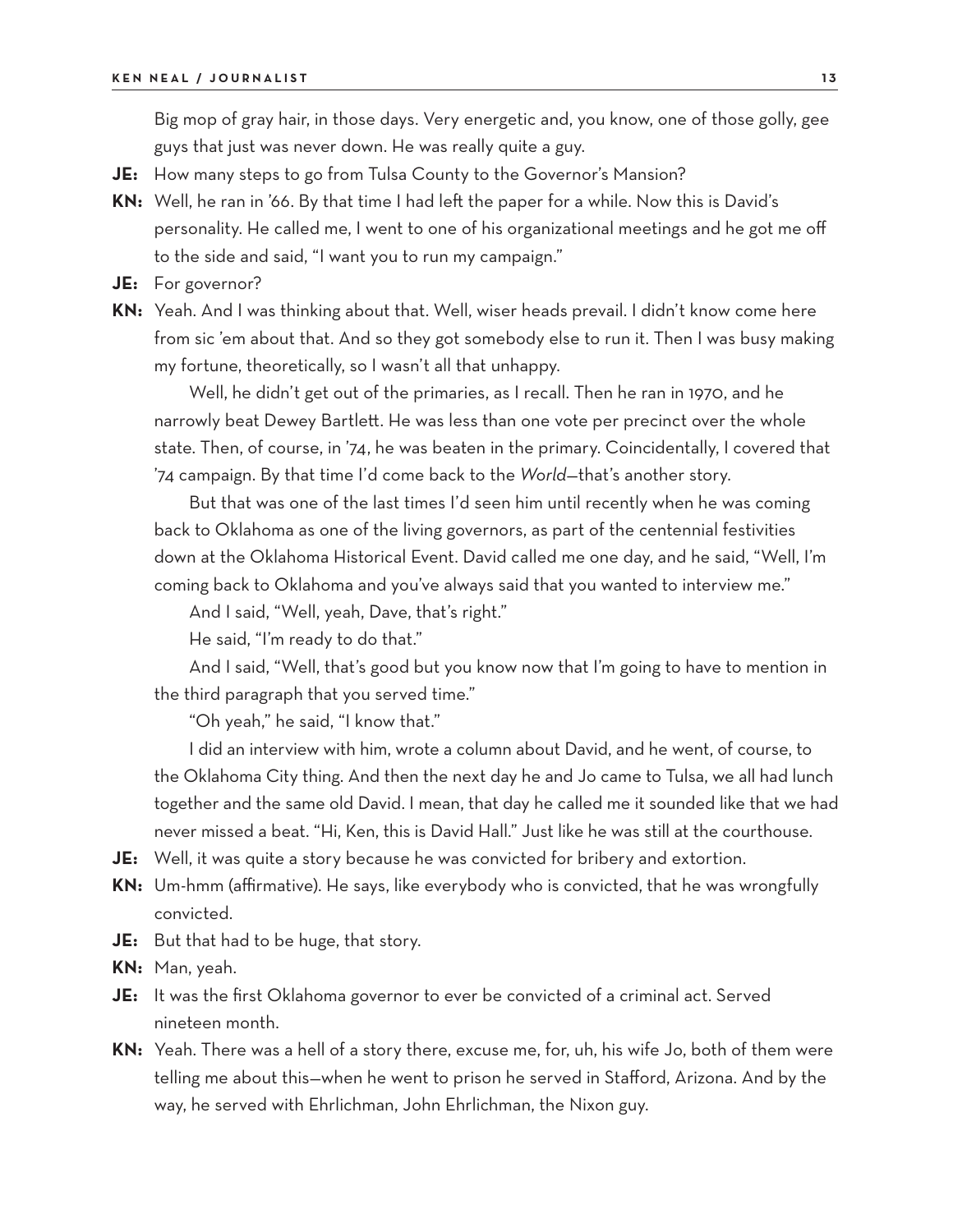#### **JE:** Yeah.

**KN:** Somebody was interviewing Ehrlichman some years later and they said, "Well, we understood that you served with our governor."

And he said, "Oh yes." Said, "That's right, he hadn't been there three months before he was running for president of the place."

But David said that his wife lived in Oklahoma City for half of that term, never missed a weekend driving to Stafford, Arizona, to see him. And then she moved to San Diego, and it was closer from San Diego to Stafford, but they tell a pretty poignant story about all that. I mean, you know, whether he was guilty or not guilty he wound up in prison, was disbarred, never was allowed to practice again. In spite of that, they raised three children and did pretty well.

- **JE:** For those who—
- **KN:** He may have deserved it, don't misunderstand me, I'm not taking up for him.
- **JE:** Right. Because those who are listening to this are probably wondering what it was he did. And according to history, he was involved with the Secretary of State John Rogers, at the time. And they steered Oklahoma employee retirement funds to investment funds that were controlled by a Dallas—
- **KN:** That was the intent, I don't think they ever got it done. I think John Rogers turned state evidence to keep from—if I recall. Really, I wasn't covering that then. I did write that column about old David that I didn't think pulled any punches. Now it was kind of a sympathetic character sketch of David and all the things that happened to him after he went to prison. See, he had never been back to Oklahoma officially since he went to prison. I'd hear from him every now and then but he never made a public appearance in Oklahoma. So naturally I wrote a column about him when he did come back.

The funny thing about it is they had this big event at the Historical Society and all of the former governors were there, something like seven of them. And they had a desk where you could go visit with each governor. I didn't go but my friends tell me that the other governors were like the Maytag repairmen, they said David got—

- **JE:** All the attention.
- **KN:** All the attention, yeah.

## **Chapter 8 Becoming Editorial Writer—2:47**

**John Erling:** You were also a business editor?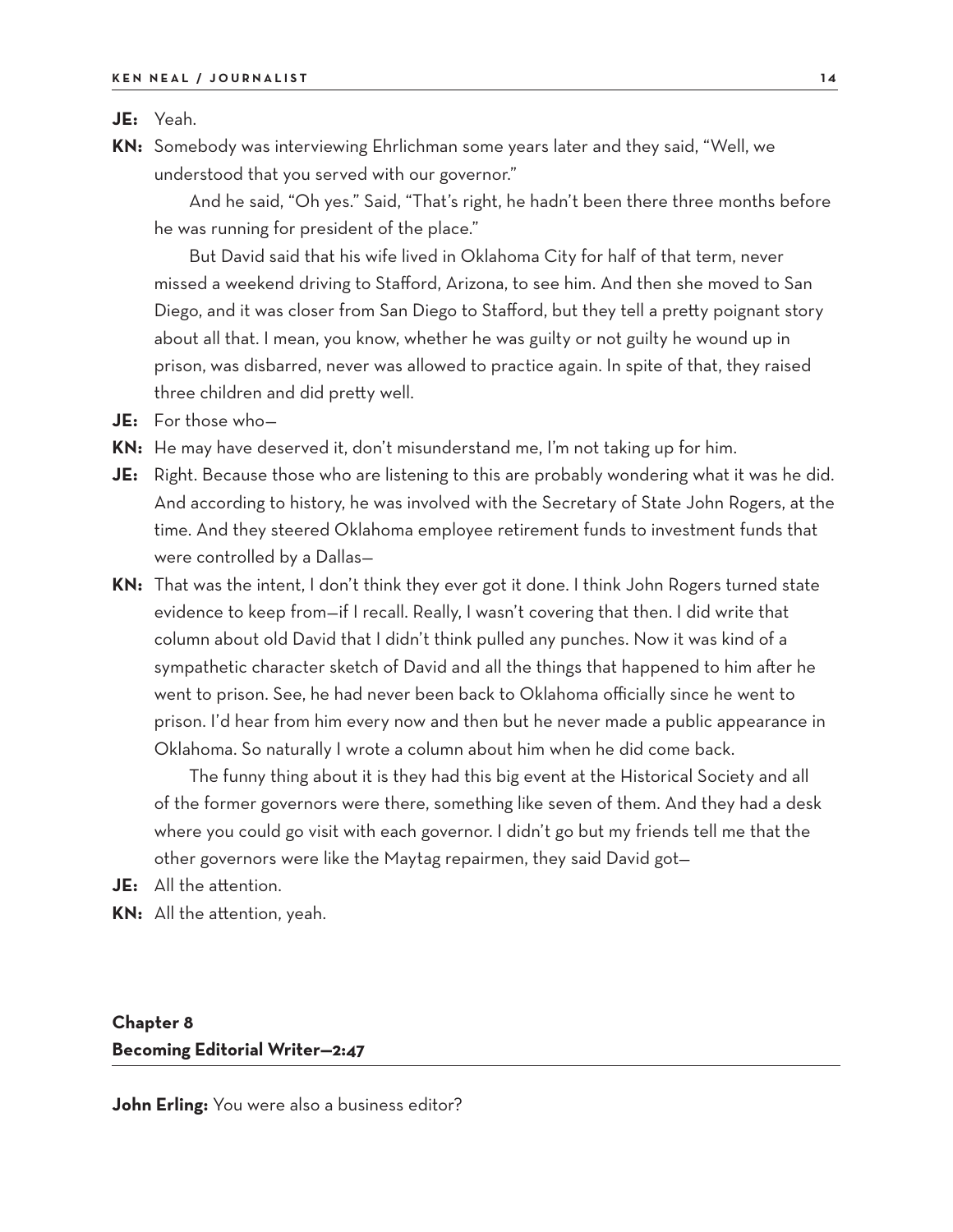**Ken Neal:** That was in my second incarnation with the *World*. I came back to the *World* Memorial Day, 1971. Because I remember my first day on the job was my day off.

- **JE:** And you'd been off building houses, hadn't you?
- **KN:** Uh, yeah, I built some houses along. And I had a chance to go into business with a fellow in Sapulpa. That's a long story I'd just as soon not get into. But needless to say, I didn't make my fortune. I called Sid and said, "Hey, I need a job."

And he said, "Well, first time we get an opening."

And I came back on the late city desk. I worked from six till two, continued to build houses, by the way. Then in about '72, Sid asked me to start what we call modern living. And kind of embarrassing to go back and look at it. I'm not very proud of that. I had done that because he asked me to, frankly. But I guess I complained enough that 1973, we had a charter race, they wanted to change the city charter. And they asked me to cover that and so I did that full time in '73, till that was over.

Then after that was over, Sid asked me if I'd like to do the political job in '74, covering local politics like the legislature, the governor's races up here, and the senate races. That's how come he had me cover the '74 race. After that race, Don Batchelder, who is our business editor, he had a heart condition and he needed to be relieved. So they made me business editor. And I was business editor for not much more than a year.

Then Phil Dessauer was writing editorials and he became the managing editor, which made an opening in the editorial department. And a fellow named Walter Biscuit had asked for me. And it's kind of interesting because I had worked for Walter when I was a copy boy.

One of the jobs that Sid got for me to help me with my income was doing the old thirty-year column. They used to have a "thirty years ago" column on the editorial page. Walter had been doing that, so Sid went to Walter and sold him on creating a job doing a thirty-year column.

Walter had been going down to the library every day and doing a few items for the "thirty years ago" column, and when they assigned it to me I went down there on Saturday and did a whole week in advance. And I had it on his desk on Monday.

At first, he said, "Well, you're supposed to do that every day."

And I said, "Well, Walter, the news is not going to change thirty years ago."

And he agreed to that. But apparently it kind of impressed him because that was in 1954, '55, and twenty years later, he asked for me. So I went back to writing editorials in September of 1976.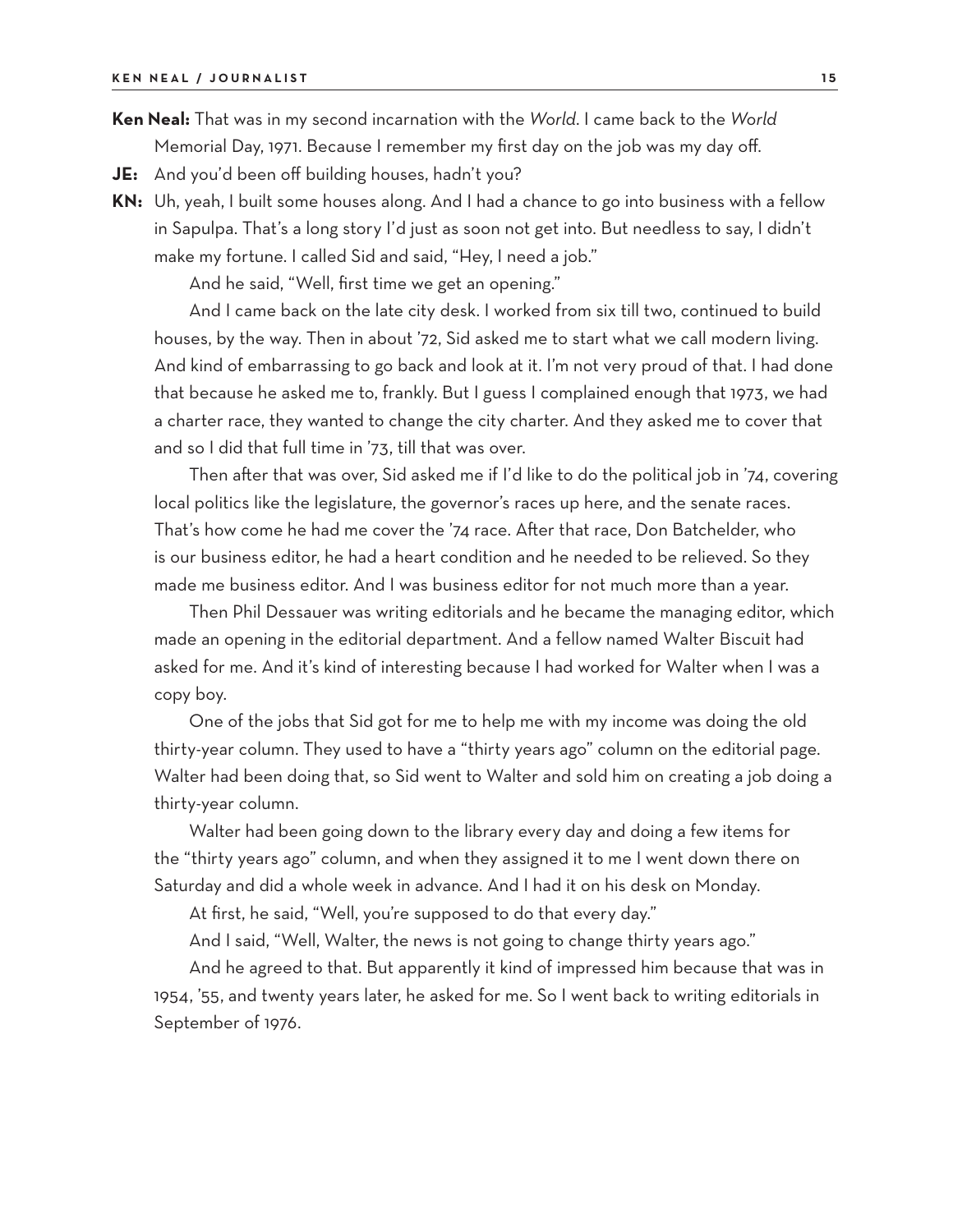### **Chapter 9 County Assessor—4:47**

**John Erling:** Cheryl Clay, former Tulsa County assessor. Was she one of your favorite topics? **Ken Neal:** Well, not by choice. Wilson Glass had been the county assessor. The background

on that is that when I was covering the courthouse in the '60s, we accessed property with fair market value and then we apply a fractional percentage to that that's used to determine the net accessed value and, therefore, the taxation.

The Oklahoma Constitution said that that could be as high as 33 percent, that fractional. And in those days, it was just all over the place. I mean, there were counties in which they were accessing it at 8 percent of fair market value. Tulsa was doing 31 percent of fair market value in 1961. Wilson was doing that.

Meanwhile, the state supreme court, trying to equalize, and my friend Bob Simms was a big gun in that, declared that that percentage ratio should be within the limits of nine to fifteen. So if you play with the mathematics, if you're using a 31 percent and you've got to reduce it to 15 percent, it means that you've got to do a lot of revaluing of the fair market value to produce the same amount of income.

So Wilson realized that he was going to have revalue the entire county. With the county commissioner's approval he hired private appraisers to reappraise the entire county. Well, you can imagine how that went over with the taxpayers. I mean, you get a bill and it turns out that you thought your house was worth sixty thousand. It turns out that these guys got it on the rolls at \$120,000. Even though you're paying the same tax bill it created quite an uproar.

One of the people who was offended by this was Cheryl Clay. These are anecdotal stories but I'm told by some people at City Hall that she called and demanded that they get out there and fix the potholes in front of her street.

Well, the city didn't get one dime of ad valorem tax at that point, so she was kind of confused on who did what. But she was so unhappy about that, and Wilson was so unpopular, that she ran for County Assessor and was elected. Do and off and running then, I mean, it's purely an administrative job. I mean, this assessor now is doing the same thing.

A county assessor has no real control over setting the tax level, except that to do the administrative they're supposed to fairly appraise all the property. Then from there on the law and the mechanism determines the amount of assessed value, the millage and bond issues and so on levied against that determine what the final tax bill is. And the assessor doesn't have anything to do with any of that. All he's got a role in is setting the value.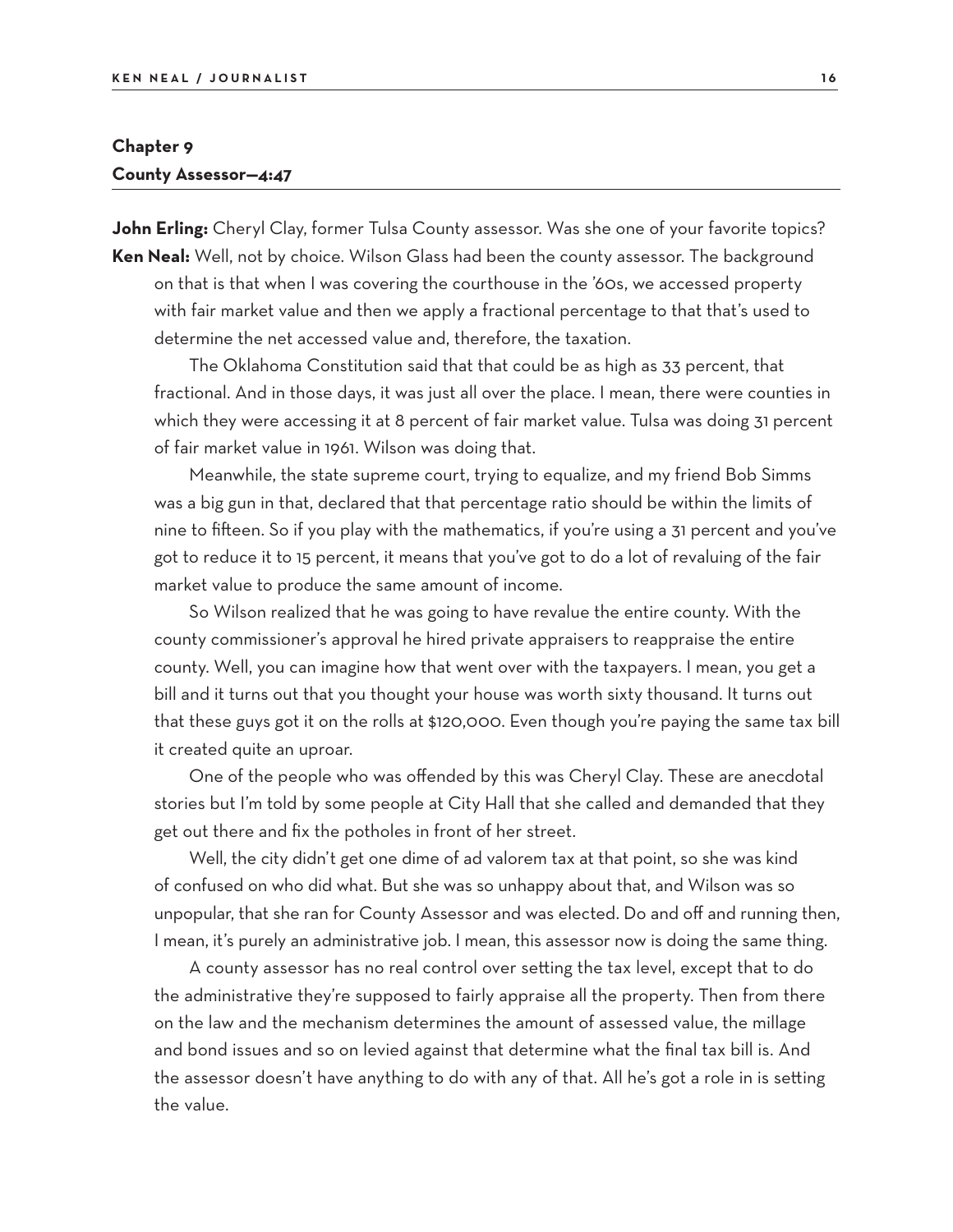And guess what? If you and I were going to reach an agreement here on me buying your house we wouldn't have any trouble setting the fair market value, would we?

- **JE:** Right.
- **KN:** But there's not an assessor in the state that understands fair market value. They always have it way too low, or worse, they take picks on their friends or so and so.

So we got off on a big campaign to get the ad valorem tax system reformed and Cheryl was one of the unfortunate targets. We had a continuing war with Cheryl Clay, and that's kind of the way we backed into that. We didn't pick on Cheryl Clay just because we didn't like Cheryl Clay. Although she didn't like us and she made that pretty plain.

- **JE:** So she was the topic as you were editorizing?
- **KN:** Oh yeah, it wasn't only me that was doing it but I got the blame for a lot of it.
- **JE:** Wouldn't she be called your pet peeve?
- **KN:** Oh, I never did misunderstand Cheryl. She's a politician and they get real excited about cutting taxes and all that sort of things.

Now she did some things that irritated me. For example, showing up in Sapulpa and taking pictures of my house and going to the Creek County assessor to make sure that I was paying my share of the taxes. She thought she was going to catch me.

Well, it turned out that I was paying a hell of a lot more taxes in Creek County than I would have been if I'd been under her tender care in Tulsa. So it kind of boomeranged.

- **JE:** And so you obviously wrote about that?
- **KN:** No I didn't, but the *Sapulpa Herald* did. I came in one day and a big picture of my house and me and everything else on page one of the *Sapulpa Herald*, as I recall.
- **JE:** Well, did you use it as a footing for an editorial?
- **KN:** No, we never did use it. I never said anything about it. To my memory, the news side probably wrote something about it.
- **JE:** Yeah.
- **KN:** But we didn't.

## **Chapter 10 Editorials—6:00**

**John Erling:** Was there an editorial that you can recall that upset a great number of people and you thought the whole world was crashing in on you because of the words you wrote?

**Ken Neal:** Well, I've sure many times used the wrong words. And I don't remember one that just everybody was upset about, but various groups would be upset at various times. That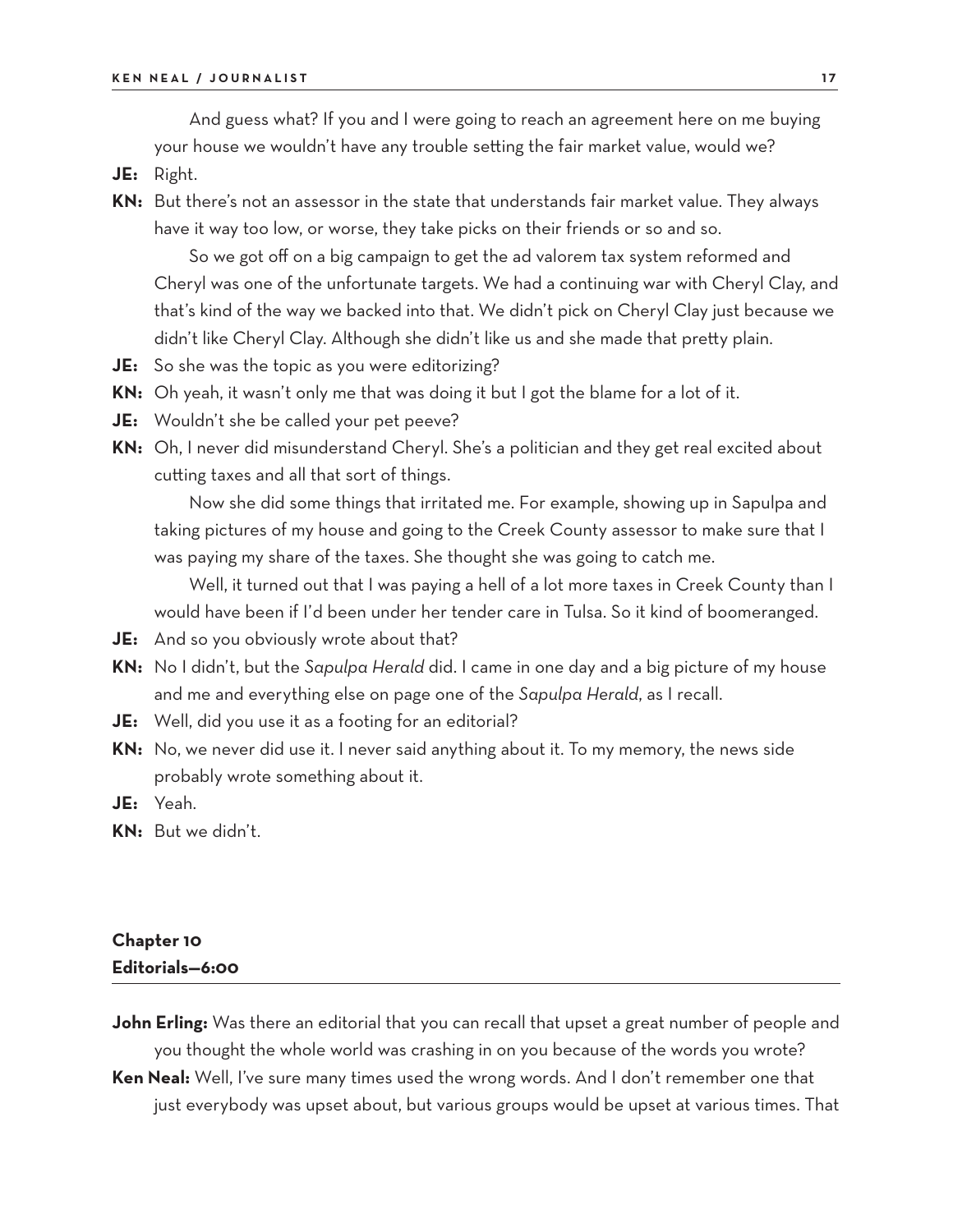campaign, which by the way, you know, nearly every old geezer my age thinks that he's paying too much taxes. And people who are on fixed incomes, I mean, the house would be paid for but they'd be paying an annual tax on it.

Young people don't usually complain because their tax bill usually is part of their payment. But an old guy who's got everything paid for, every January 1st has to write a check for like four thousand dollars, well, he hacked about it. I've had more complaints about that probably than any other thing.

I have had incidents where I used the wrong word. I did offend Bob Dick one time. He fired a friend of mine named Harry Ekeus.

**JE:** What was Bob's position then?

**KN:** Police Chief. I said offended him, Harry Ekeus wrote a little ha-ha, humorous thing. He was a policeman and a sergeant at the time. And he wrote a little piece called *The Cemetery Times*. Which was the sort of things happening around the police department and so on. And there was a black officer who was a friend of Harry's, and Drew Diamond was the other guy.

Well, they both got promotions, and Harry wrote in *The Cemetery Times* that they got their major wings, or whatever it was, and of course, Drew is Jewish, so he said, "Well, Drew was going to put a Star of David on his. And the black guy was going to mud flaps on his." It was a racist kind of thing, but it was in—I mean, the guys involved were cackling, the whole department is cackling over it.

Well, Bob just hauled off and really punished old Harry. I mean, he busted him back to private and Harry was about to retire and it affected his retirement, all kinds of things. And I thought it was a bit Draconian and I wrote it and said so. I still remember it was Chief Dick's overreaction, or something.

Of course, that brought Dick and all the black preachers and everybody else in to chew on me a while.

- **JE:** Face-to-face?
- **KN:** Oh yeah, sure, they'd come in many times. And we'd always accommodate them. Like Alex said, "We just manfully furnish the ass for a lot of that, you know."
- **JE:** So did the paper say you went over the line?
- **KN:** No. And this is something that I've always admired about Bob Lorton, who was my boss for many, many years, is that Bob, he never wanted to read an editorial before it went in the paper. Now there were times when I knew that he needed to read it because I was setting policy for the whole newspaper and I'm not stupid, you know. I would send it on to him to make sure that I wasn't putting him on grounds where he didn't want to be. Because the truth matter is that even though we were writing the editorials, Bob was taking the flack for a lot of that stuff, because he owned the newspaper.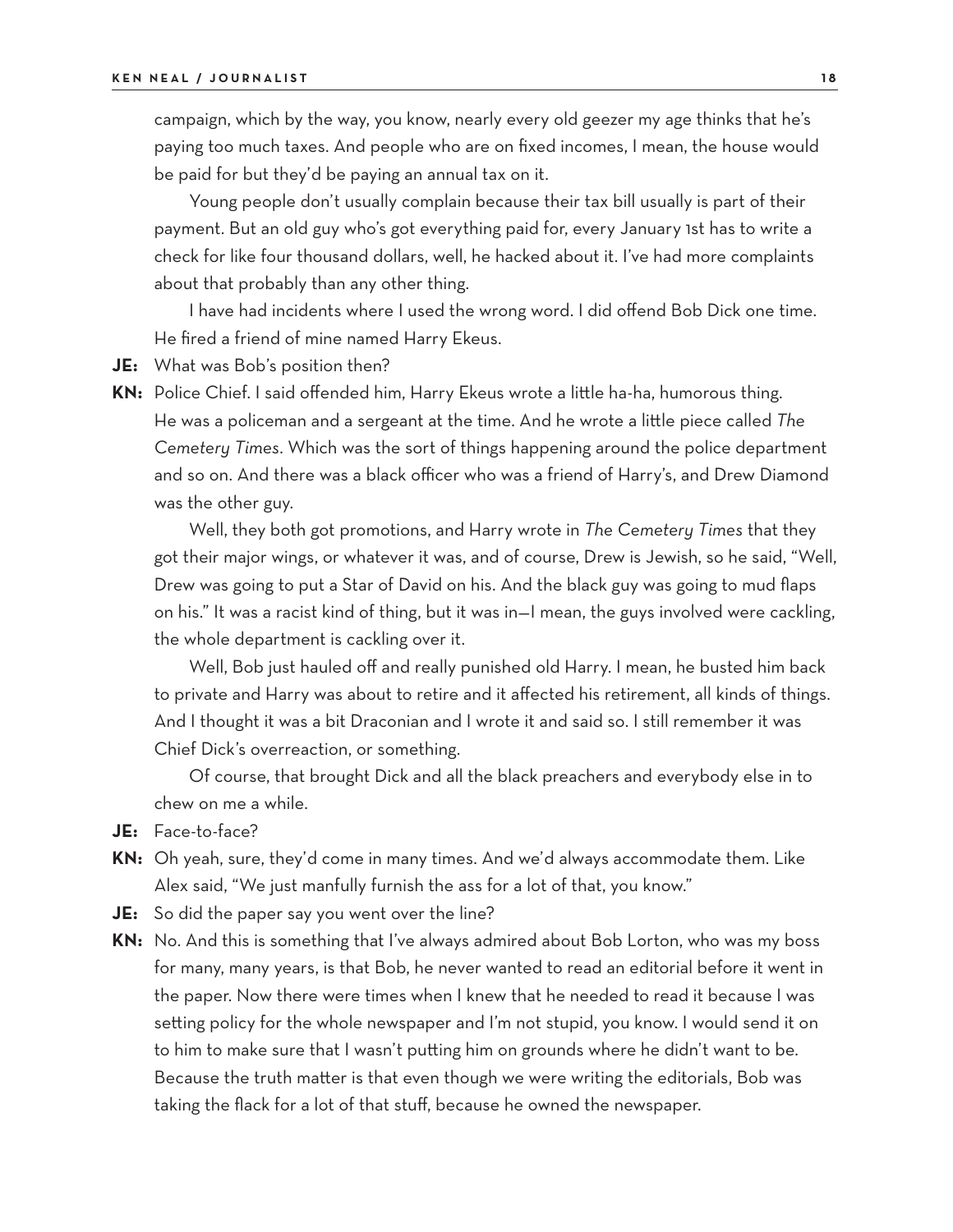And so many people say, "Well, he owns the newspaper, why doesn't he stop those guys from advocating tax increases or something?"

Well, you know, he always has taken the attitude, so does his son now. That, "Look, we can't tell editorial writers what to write. I mean, if we're going to do that we might as well just come up with our own editorials and go from there." He'd been very, I think, broadminded about that.

Now that doesn't mean that we didn't get him in trouble a lot of time. Matter of fact, we had a luncheon. He through a luncheon for me when I announced that I was going to retire and I think about the start of 2007, when I turned it over to David. We had a luncheon and he got up and he said, "Well, Ken, you sure gotten us in a lot of holes down through the years."

To which I said, "Yeah, and you've gotten us into a few too." I mean, he's that kind of a guy. You can get him and talk to him. He's a good man. I don't mean to blow smoke on my old boss, I mean, I'm out of his reach now, so I can say what I think.

But people do not realize, most people do not realize, people who know him know that. But I think they've always had a broadminded approach to that. And frankly, it's good business. If you've got a newspaper that you're just a one-track deal where you don't have any controversy, frankly, controversy is what spurs the letters. That's one thing that we've done down through the years is try to encourage and increase the number of letters, and we have dramatically over the years.

And the editorials, I never did expect people to read an editorial and say, "Oh yeah, I agree with that. I'll go out and act accordingly." But they can write in and say, "Well, I don't believe that." You know, just argue about it.

And the best read thing on the editorial page was always the letters. At least when I was handling it. Because people liked to read the letters column and hear what each other is saying. And write in and say, "Well, old Charlie didn't know what he'd talking about, you know." And so on and so on and so on.

## **Chapter 11 The Lorton's—5:55**

- **John Erling:** As students listen to this, and some perhaps want to become an editorial writer, is there a tract to follow? Or is there a style? Or are you just born wanting to write in longer form than a reporter?
- **Ken Neal:** No, I don't think so. One time a young reporter came to me, I was in the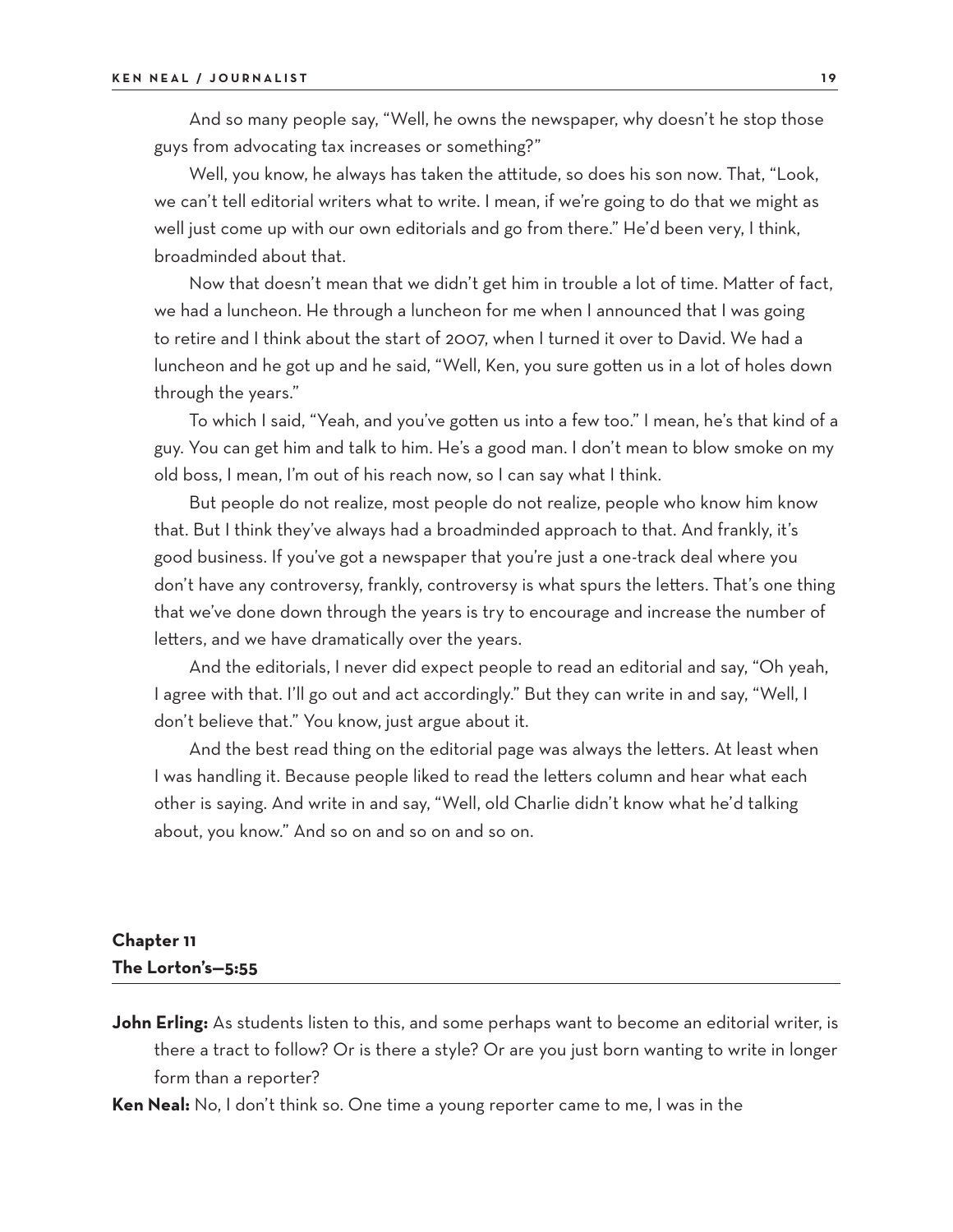department, I'm not sure I was head of the department then. She'd had about three or four years experience and she said, "I'd like to start writing editorials. How do I do that?"

I said, "Well, I was here twenty-five years before they let me loose." I can only speak for the *Tulsa World*. And I've had to defend that.

A guy came down here one time from New York or some place, and he was just incensed that we didn't have a black on our editorial staff. You know, it was a big deal when we promoted a couple of women in there. Frankly, some of my old bosses probably wouldn't have done that. I brought both of the women back there. And we would have a black.

But what we've always done is promoted from within, and promoted people with experience. In my judgment, you don't take a twenty-five-year-old person who's got two or three years experience and make an editorial writer out of him. There could be an argument made for that.

But what about the guy that's been on the staff twenty years and covered all those runs. And it comes time to promote and you promote somebody that's under him in the newsroom. It's just not good for employee morale. So we've always considered the editorial writing jobs as the best jobs and the in jobs on that newspaper.

Now other newspapers may do it differently. And there can be arguments made for doing it differently, I know that. But that has been what we've been working on.

It brings up kind of a touchy thing. We've had some really outstanding black folks, male and female, working for the *World*. We've had a hard time holding on to them. One fellow that showed so much promise as editor, really a brilliant guy, wound up as the editor of *Sports Illustrated*, I think.

One of the guys that came down here, we talked about it one day, he came back to see him and his name, Ray Marcano. Well, Ray was black and he used to laugh and say that he's a two-fer. He's black with a Hispanic surname. He was talking about race relations and he said, "Black people my age, me, have a lot of old hurts and so on from the years of segregation. And I can see that. But the young people did not labor under that." And so he would say to young people, "Look, if you're black and you've got ability, the sky's the limit."

**JE:** Yeah.

**KN:** Ray proved that, he didn't stay with us a year before he went on to bigger and better things. He was a good hand and a smart guy. And that's been the experience there.

So do we have any black people on the staff that have got the experience that we've said needed to be done? Not yet. For a long time we didn't have any women, and that sort of thing. But then when it came to make some changes we had Jan Pearson, who had been there since she was eighteen. And although she looks considerably younger than that, she's been on that paper thirty-five years, I guess. So we brought her into the editorial department.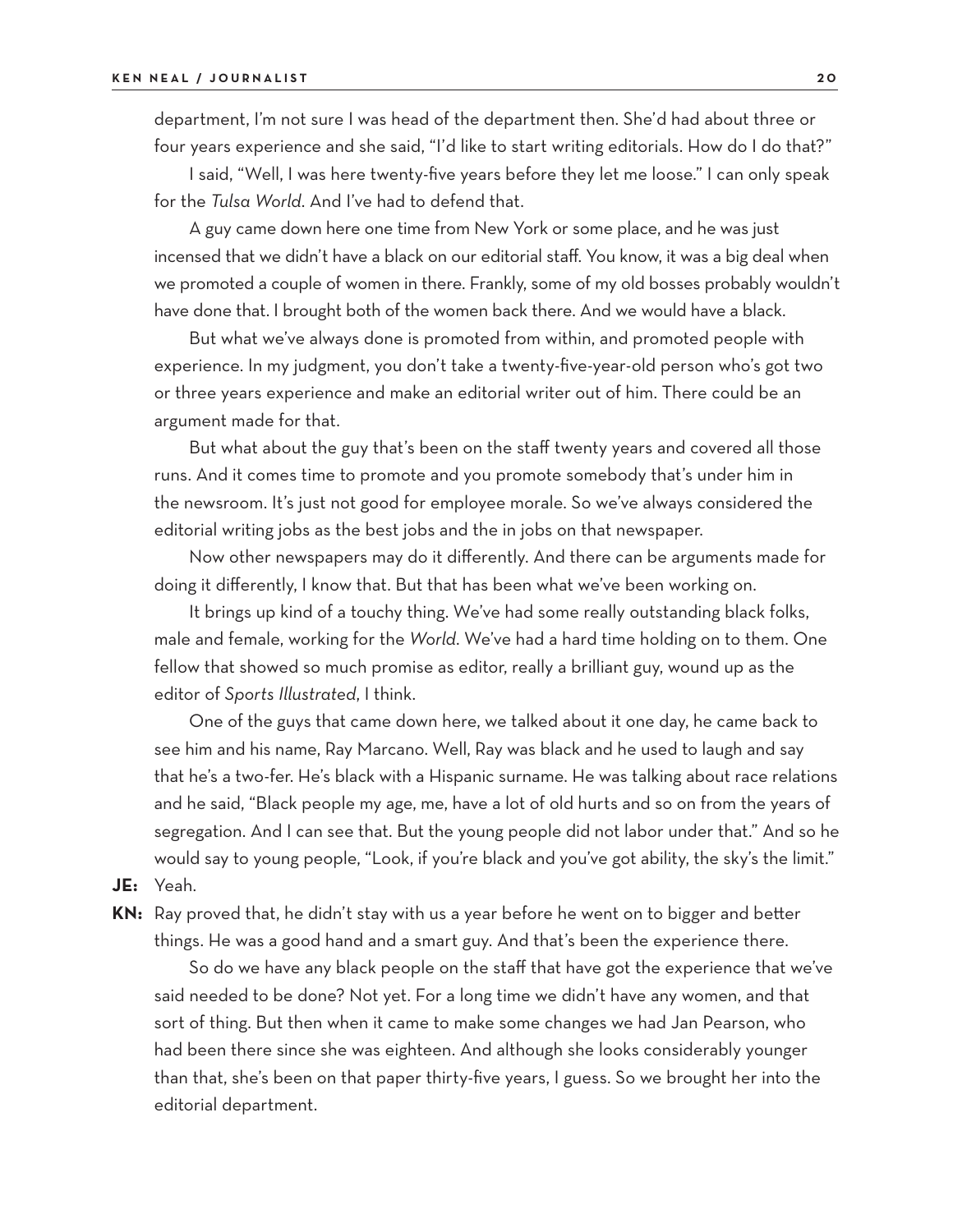#### **KEN NEAL / JOURNALIST 2 1**

And then when we had another opening there we had Julie DelCour, who had covered all of the bombing, I mean, just a tip-top reporter. So we brought her into the editorial department.

And there were other women that are qualified. And that's been something that has changed so much since I first came in is that many of our top people are women. I think if we just did a head count we probably got more women in the newsroom than men now. When I first went in I could count the female reporters, there were two: Joanne Gordon and Freda Gold.

- **JE:** And why is that? That the women have surfaced and been backed out?
- **KN:** You know, women have been let into the professional world everyplace. You know, there are a hell of a lot more female lawyers than there were, you know—when I went to the courthouse there was one notorious female lawyer that I remember.

Now there was one female judge, and she was kind of an anomaly, the first. So that's happened in a lot of professions.

My own daughter is a lawyer. And when she came out of law school it was right at the time when every law firm needed to have a female on the staff, because they were becoming aware that women were coming into their own on that.

So this paper business isn't the only business that shares that situation. But it is a profession in which women can excel, and they do. They are very, very good reporters. I tell my wife that's because they're just naturally more nosy than men. I don't get

away with that, by the way.

**JE:** It's still a good mix between male and female in the journalism business?

**KN:** Yeah it's a good mix. It's just we've opened up the opportunity. For example, this is another thing that makes me love the Lortons. I mean, there was a time when I looked over the salaries in the department and the two women were not making what they should, compared to the men in the department.

Now the men had more seniority in the department, more seniority on the paper, but there was too big a discrepancy between the salaries. So I go to young Bobby Lorton and say, "You know, Bob, we need to adjust these things so that the women are getting as much as the men on a comparative basis."

He didn't bat an eye and a couple of those women got five or six hundred dollars a month increases. So I think that shows a little bit of enlightenment. I mean, a lot, as a matter of fact. Those things are fond memories of mine of my management guys. I mean, they treated me very, very well down through the years, both personally and in what I wanted to do in the department.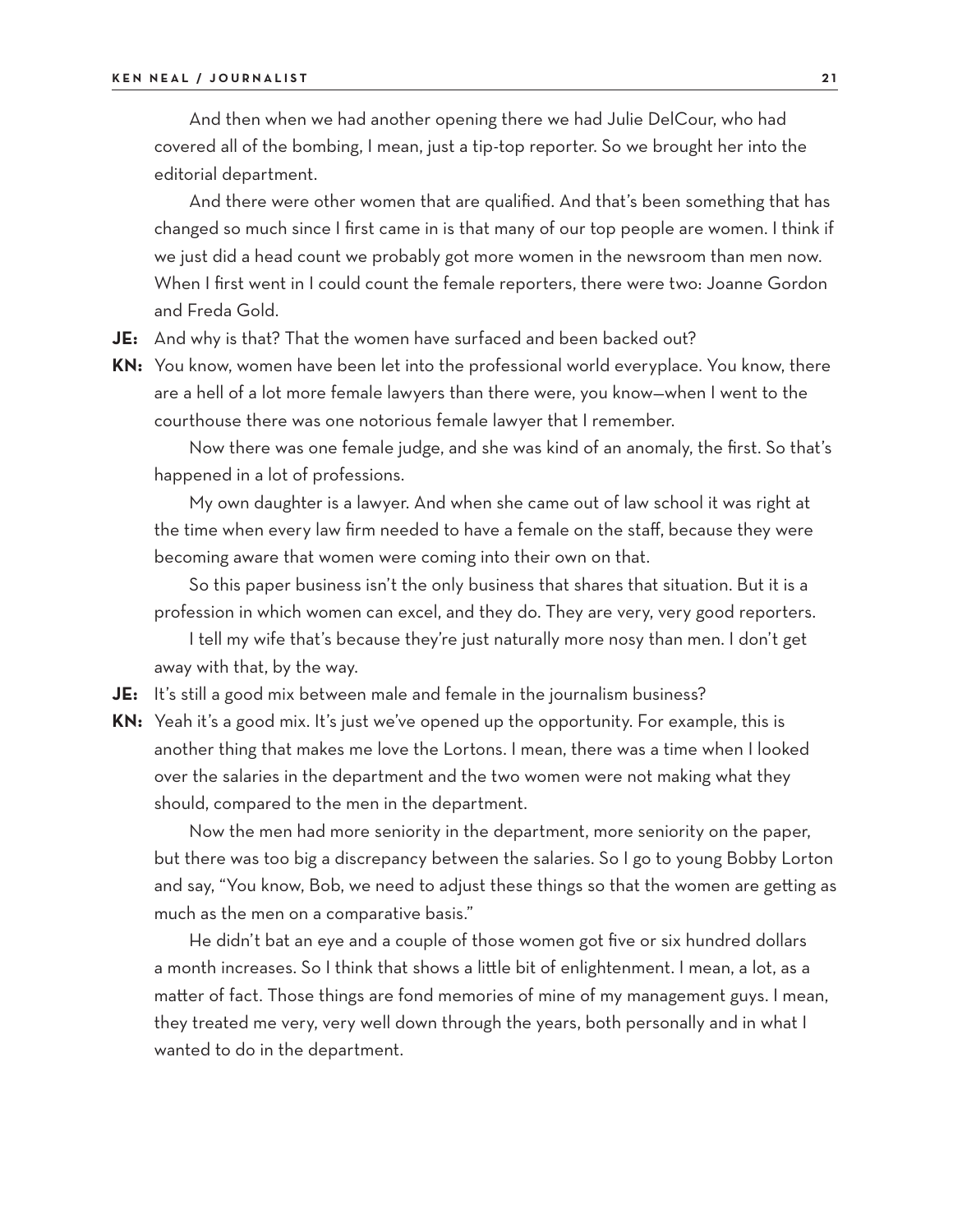#### **Chapter 12**

#### **Names and Stories—24:21**

**John Erling:** You have brought along a list of names here. How many? Eighty?

**Ken Neal:** Yeah I got around eighty-eight names.

- **JE:** Can you scan down there and just bring some of them up and maybe somebody listening to this would be interested to know that you have mentioned them?
- **KN:** Well, of course, I mentioned Sid, and Lee Earhard, Ray Billings, LaRoy Randall who was a great photographer for the *World* during the war years and who died untimely. Jack Kinsey who was a deskman and close friend of mine.

Matter of fact, the picture that I sent you of me at a typewriter in 1954, Jack just showed up one day and took that picture. Why? I don't know. I think he was experimenting with a camera.

- **JE:** I liked your red argyle socks, by the way.
- **KN:** Yeah. John Gold was probably the quintessential city editor. I said at his funeral that we all aspired to be as good as John but none of us ever made it. John was city editor twenty years, from '60 through '80. He was a very, very outstanding guy.

Troy Gordon was one of my old friends. Troy died fairly long. He and Julie Blakely who was a society editor for many years, as I put it, raised me around the *World*. I mean, they made me feel welcome. And they kidded and joked and so on and made me feel a part of the *World*. And taught me a great deal about just getting around.

- **JE:** And Troy had his own column, didn't he?
- **KN:** Oh yeah. He wrote "Round the Clock." He didn't originate that but he made it what it was. And for a period there in the '60s it was very, very good. His wife, Joanne Gordon, was a good feature writer and a good news reporter.

Now here's a name that not many people, I suspect, remembers. But the society editor when I started was named Maureen Halliburton. And I used to get in trouble with her because I was supposed to go back on Thursday night, gather up her copy, take it, and deliver it to the composing room. I would forget it and she took offense at that. She thought I was picking on her because she was society editor and a woman and so on and she pretty well straightened me out a couple of times.

There's a woman that's still alive. Elmera Smith was a young woman in society in those days. There was a woman named Sabra Smith whose claim to fame—one time Sid had a really tough operation. They took out a big part of his stomach. This was in the early '60s. Sid was a very soft-voiced guy, you could hardly hear him. And Sabra won undying fame around the newsroom. When she heard about Sid's operation, she said, "Well, I hope they turn up his volume while they're in there."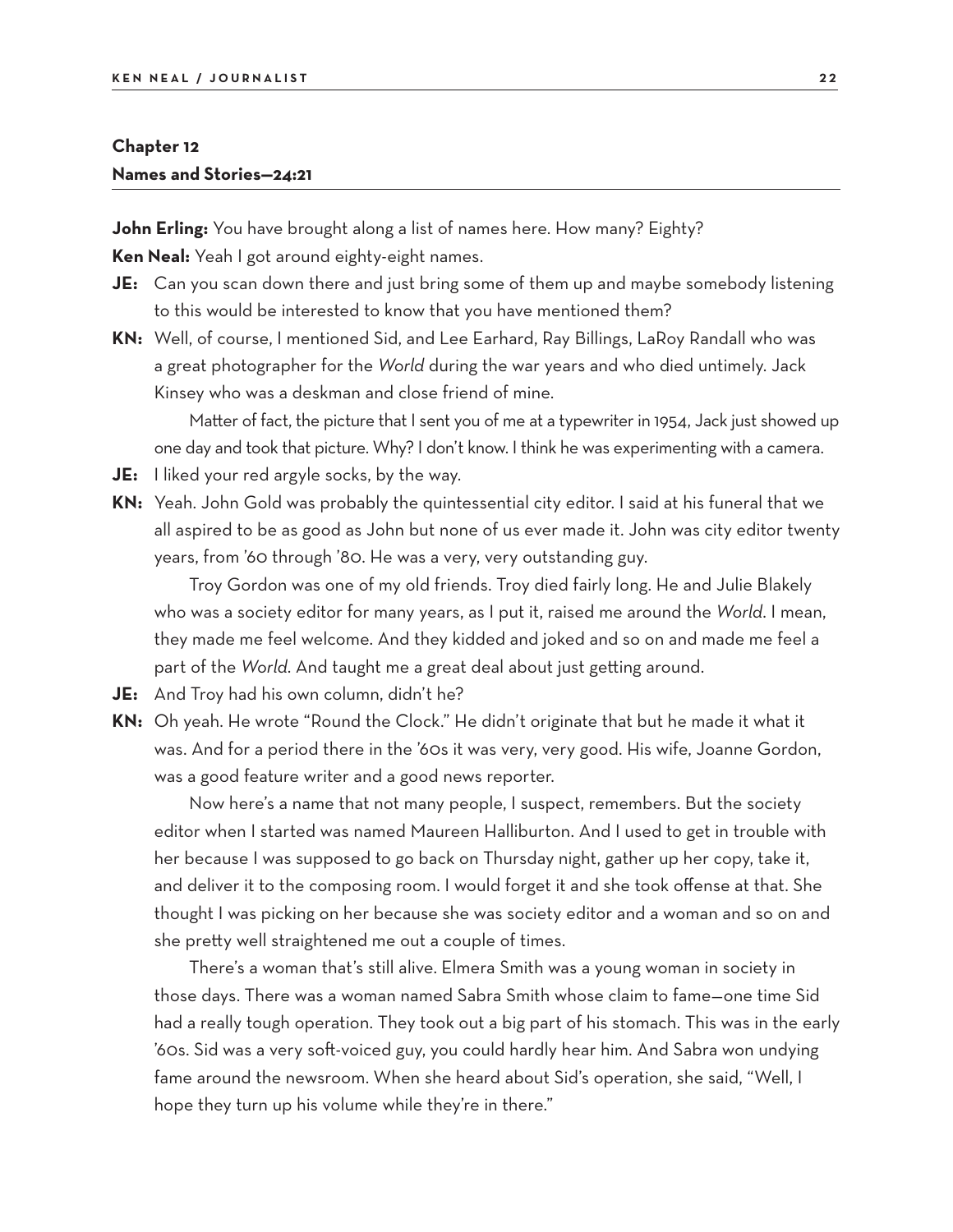Of course, I mentioned Charlie Clark that I seceded. Charlie Smith seceded me and I seceded him.

There was a good friend of mine who died here a couple of years ago named Chuck Wheat who, when I went on the paper, was the part-time deskman, a brilliant guy. He was a great reporter, and he left there and became a speechwriter for some of the very big oil people and spent a whole career there.

A fellow named Young Mitchell who was on the desk, later in the oil department. I later worked with him as a deskman when I came back in '71. His wife was Margaret Smith who was the daughter of Marshall Smith, who was the editorial page editor before Walter. Way back there.

John Turner was a sports writer that not many people remember. He was in the department when I came in.

We had two John Fergusons. There was Little Fergy, we called him. I can't remember what their middle initials were. But this other Ferguson was a big, obscene body kind of a guy. He's really a loveable character but he was something.

There was a guy named Jack Kelly who was in the sports department. And later on was a reporter and a friend of mine.

Tom Lowball that you may remember. He covered golf for a hundred years, right? Or it seemed like.

**JE:** Um-hmm (affirmative).

**KN:** The sports editor was named B. A. Bridgewater. He had been the managing editor of the old *Evening World*. *World* published an evening paper for a while in the '30s. Then he came back on as the sports editor and he stayed there. I later worked with his son Dolph Bridgewater. It was Bernard Adolphus Bridgewater, their names. Old Dolph, we called him, was a big old guy, and he was an assistant county attorney with David Hall.

But Bridge, everybody called him Bridge, was a big friend of Sam Avey. In those days he had the Coliseum and they did the Babies' Milk Fund. We promoted that, wrestling, and all that kind of stuff. I made the mistake one time of calling him Bilgewater. These detractors called him Bilgewater. He straightened me out pretty quick.

Bill Connors was in college at the time I came on and he came on, I think full time at about fifty-five, and later became, of course, the premiere sports editor and columnist for the *World*. A guy with tremendous ability.

Sid Steen told me in later years that he wanted Bill to become his managing editor. And he offered Bill the job. And Bill said, "No thanks." Smart guy.

Chuck Bales was an old boy from Sand Springs that I knew and worked with for years.

A fellow named Joe Cannon. I'm just thinking of the names in the newsroom. He covered aviation. And I don't know what happened to Joe.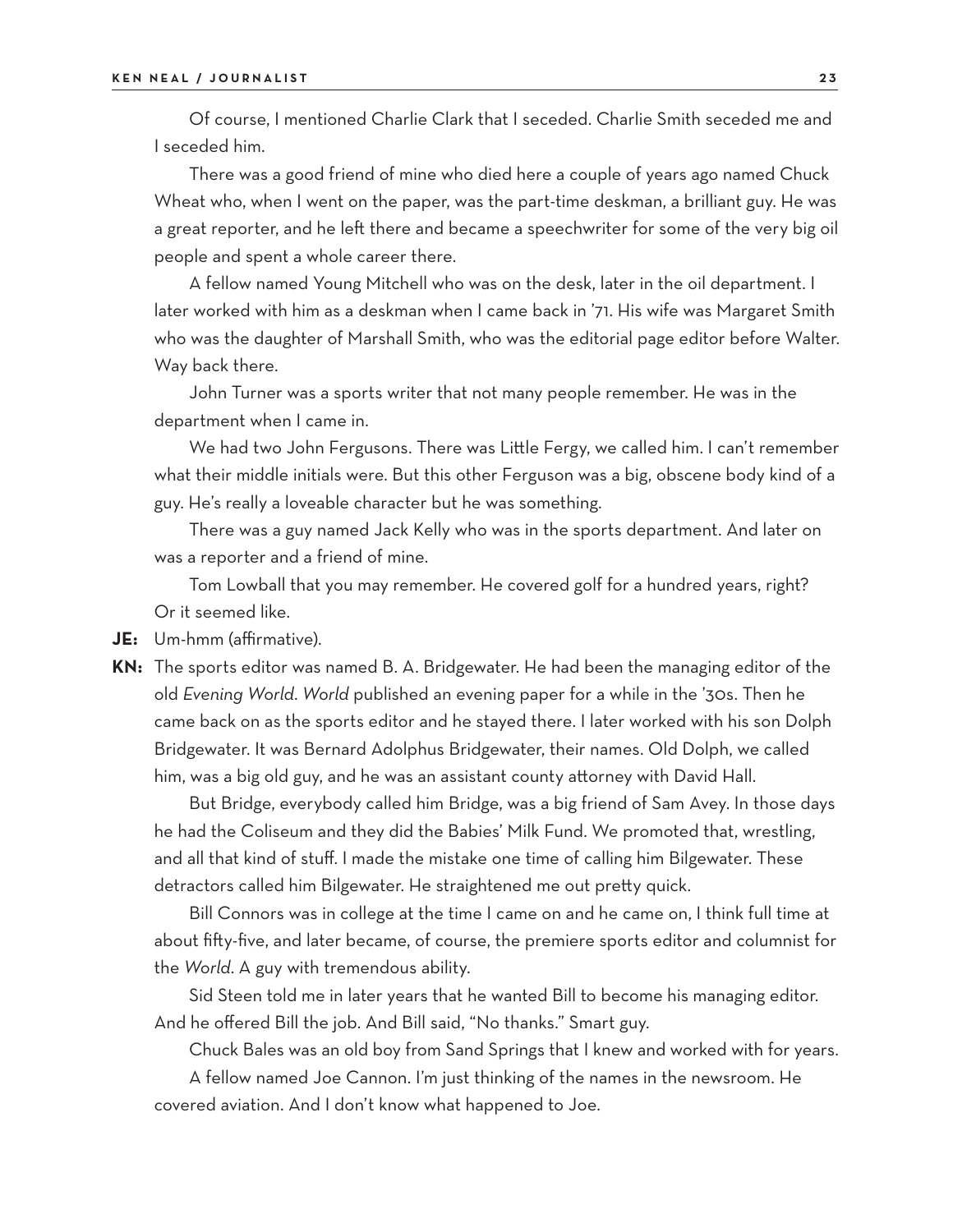There's a guy named John Clayton. John was a skull at the ace of the staff, or one of the top reporters when I came on. And I learned something from John, and he doesn't even know that I learned it. I picked up a piece of his copy one night. The Sheriff's Department had bought a new airplane. I was always impressed because I picked up the story that he wrote about that. He had written a lead, and it was just a simple statement, it said, "The Sheriff Has a New Airplane." Period, paragraph, that was it. That was about as short a lead as you could get.

But we prided ourselves on writing very short leads to get the reader, we thought, into it. We used to kid old Don Batchelder who I mentioned in here. Someone who is a very close friend of mine. We were in college together and later worked together. Old Batch was doing obits and they kept telling him to write shorter leads, write shorter leads, write shorter leads. So he turned one in that said, "Dead." Period, paragraph. "That's What He Was." He was quite a clown.

And of course, I mentioned Curtis. And I already mentioned Finley. One of the City Hall reporters before Travis was a fellow named Cecil Brown. I didn't know Cecil very well. I just met him and then I read stuff later. Travis I mentioned, I knew him.

Chuck Satterly was a desk man, was probably one of the most brilliant guys you'd run into. But he was so irascible that nobody could get along with him. He was one of the fellows that'd just back you into a corner when he was talking to you.

And then there was Harold Davis. He was the weekend wire editor when I was copy boy. He would send me across to a little café every night to get a jar of bean juice. I remember old Harold, and he had worked for the *New York Herald American*. I think he had a drinking problem so he was coming down to the minor leagues, so to speak. But he was a very capable guy and everybody thought a lot of Harold.

I remember he was left-handed, and the composing room would almost nightly send me back to Harold to find out what this was. Because you could hardly read his handwriting.

Some of these were people that we called gypsies in those days. They were floaters. They'd come in temporarily, work four or five, be gone to another newspaper and so on. Sid would hire them because you needed the help and they were cheap, I guess.

A fellow named Dudley Early was one of those guys. My introduction to him, I went back to the men's room one night and poor Dudley was back there just sweating and straining and so on. He had broken the zipper on his pants and he couldn't get his pants zipped up. So he sent me out and I rounded up some safety pins for him.

And then there was Nita Hendricks Connors. Her name was Nita Hendricks at the time I went in. She was a receptionist and was a receptionist forever. She ultimately married Bill Connors.

Angie Henthorn was the editor of the paper at the time.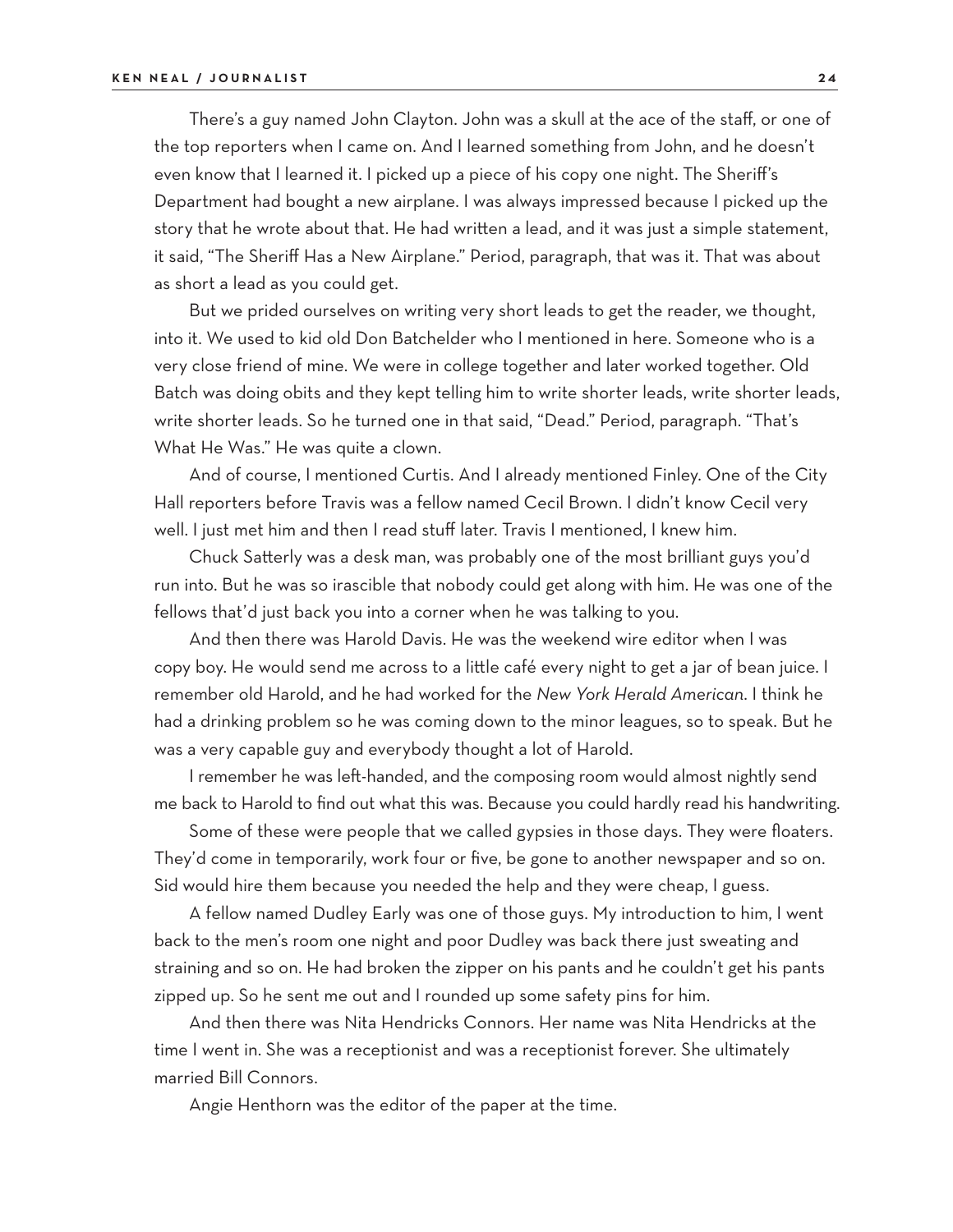#### **KEN NEAL / JOURNALIST 2 5**

Paul Hedrick was the old original oil editor that knew the original Lorton, Eugene Lorton. I worked for him.

Clarence Mantooth was really the oil editor, the guy I worked for.

A fellow named John Sparks that worked in the oil department. Yvonne Litchfield.

I mentioned Don Batchelder. A good friend of mine, now dead.

Carol Griffey who was Batchelder's nemesis and his classmate at TU. Batch got in trouble with her 'cause they were team reporting at TU one time and Batch was calling Carol and she was writing the story. They were practicing being rewrite and legman at the time. So they had a name misspelled. Of course, Griffey was mad at Batch because he gave her the wrong spelling and they both got an F on their paper.

Tom Wood who gave the F was a TU professor who worked at the *Tulsa World* many times. A very excellent guy.

I mentioned Ed Johnson who was head of the department.

Riley Wilson, one of a kind, was a reporter when I went there and subsequently was sent back as the oil editor in about early '57, I guess.

Fenton Harris, now there's a name that not many people remember. I remember Fenton very well because I don't know if it was on the first night that I was on the job but it was very early on. Fenton corners the new copy boy, that's me, and said, "Say, could I borrow a dollars?"

I said, "Well, I'm sorry, I don't have a dollar." And I reached in my pocket and pulled out the change I had.

And he looked at it and he grabbed it and said, "That'll do."

Jack Fencher was a name.

Marvin Southwick worked for the *Tribune*, I think, but he was back in our newsroom.

Woody Gaddis was a photographer and a good friend of mine.

So was John Witworth.

I mentioned Julie and I could talk about Julie for hours. Matter of fact, Julie was fatally ill. She was living in California. I had exchanged letters with her. She wrote and said that when the time comes she wanted me to write her obituary. So when Julie died I just wrote a feature about Julie. First time I'd ever been assigned an obituary by the person who was going to die, but I did it for Julie.

- **JE:** Hmm, hmm.
- **KN:** Nick Folds was the desk man.

Judy Auderstrom, later was Judy Randall.

Dinah Sue Walker, you may have heard about her. Brenda Heck was one of her buddies back there.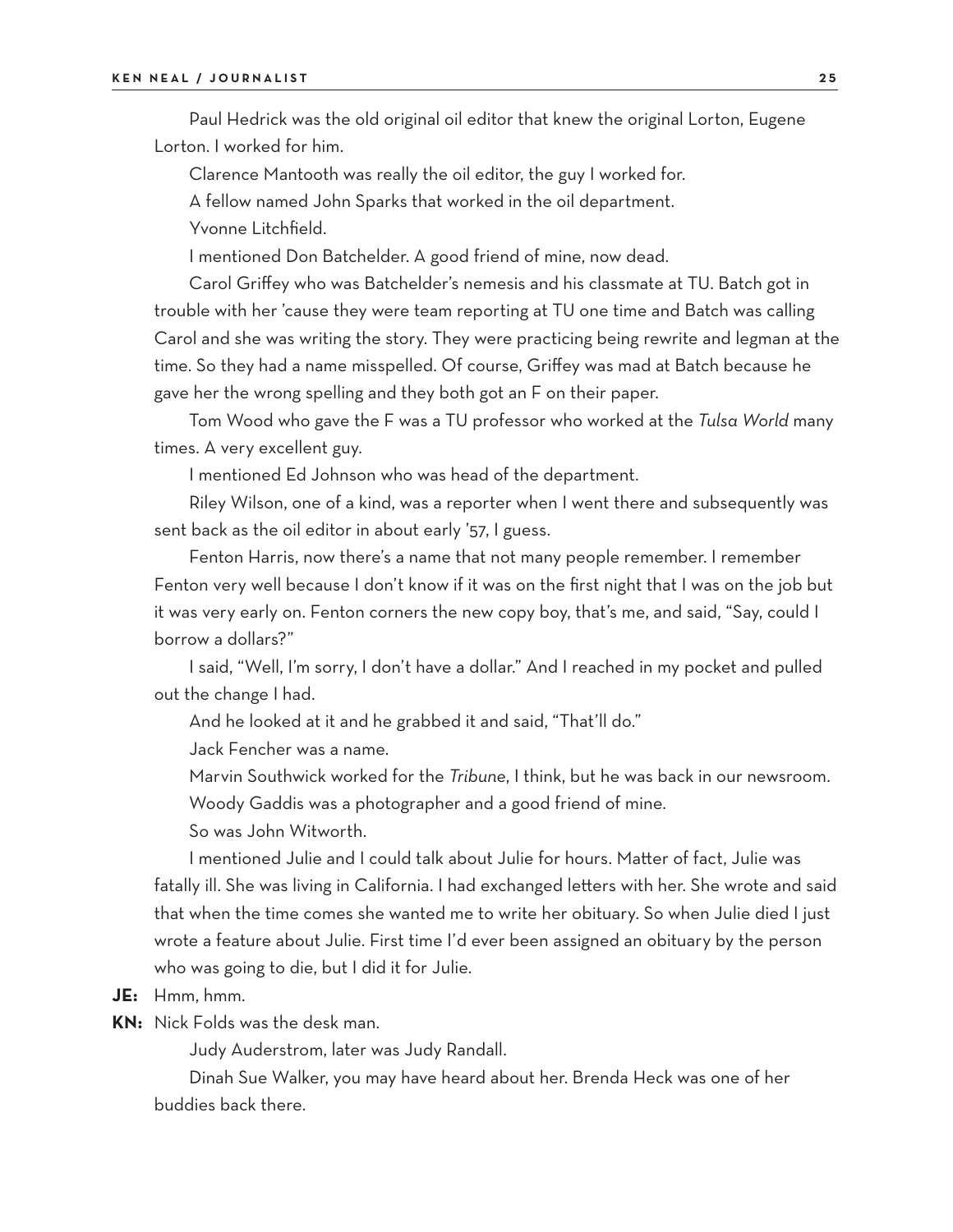There was a woman named Jackie Stringer. I mean, I remember her because there was an incident where I dragged Julie and Jackie out of the Horseshoe Lounge in a loud voice, saying, "Mama, I've told you a hundred times not to blow your check in here."

Phil Dessauer I mentioned.

Malvina Stevenson was the *World's* correspondent in Washington when I was state editor.

Tim Jackson was a desk man when I showed up. And later he went to Chicago as a PR guy. Later came back to the *World*. Great reporter.

Bill Sansing was the *AP* man.

Toby LaForge of Cat Creek Carol fame. Old Toby worked for the *Tribune* for years and years and years and he would write a little bit of doggerel right in front of a lot of his features, which he called the "Cat Creek Carols." He kind of fallen on hard times and I think the *Trib* let him go for various reasons. I won't say what.

But Sid, who had worked with him and knew him very well, hired him. Well, Toby was a wonderful old guy and he was just a grizzled veteran, old newspaper man, and he wore glasses about that thick, and he couldn't see through them even then. He was just across the aisle from me and I would hear him and he would start out every conversation, "Hon, this is Toby." I mean, he'd call the White House and say, "Hon, this is Toby."

Well, Sid was within earshot and he hears that so every now and then he'd say, "Toby, you need to identify yourself better than 'Hon, this is Toby.' "

And so for a while, you'd hear old Toby over there and he'd say, "This is Wallace Laforge, a reporter at the *Tulsa Daily World*." Then about three days later it was back to, "Hon, this is Toby."

I heard him one night dealing with an accident situation in which someone had been killed but the family didn't know about it. Toby called the family and found out that they had not heard the news yet. And I remember just thinking, Boy, he knew how to handle that," because he was very understanding and tactful.

And then there was Herb Carter who was farm editor. I saw him here just the other day. He had a right-hand guy named Dobie Cheryl.

We had Brother Robert who was the son of one of the early mortuaries here in town. Brother Robert would come and he always had on an overcoat and he always had a wilted rose in it. And he'd just shuffle along and he'd go through all the wastebaskets. I mean, he was just kind of one of those guys. I mean, everybody knew him. I never did figure out what he was looking for. Because in those days we had sixty-gallon drums mounted on wheels and the cleaning ladies would come along and pick up all that paper that we developed. It'd just be a barrel of paper, literally, nothing in there. But Brother Robert would nose around through that and never did find out much about him.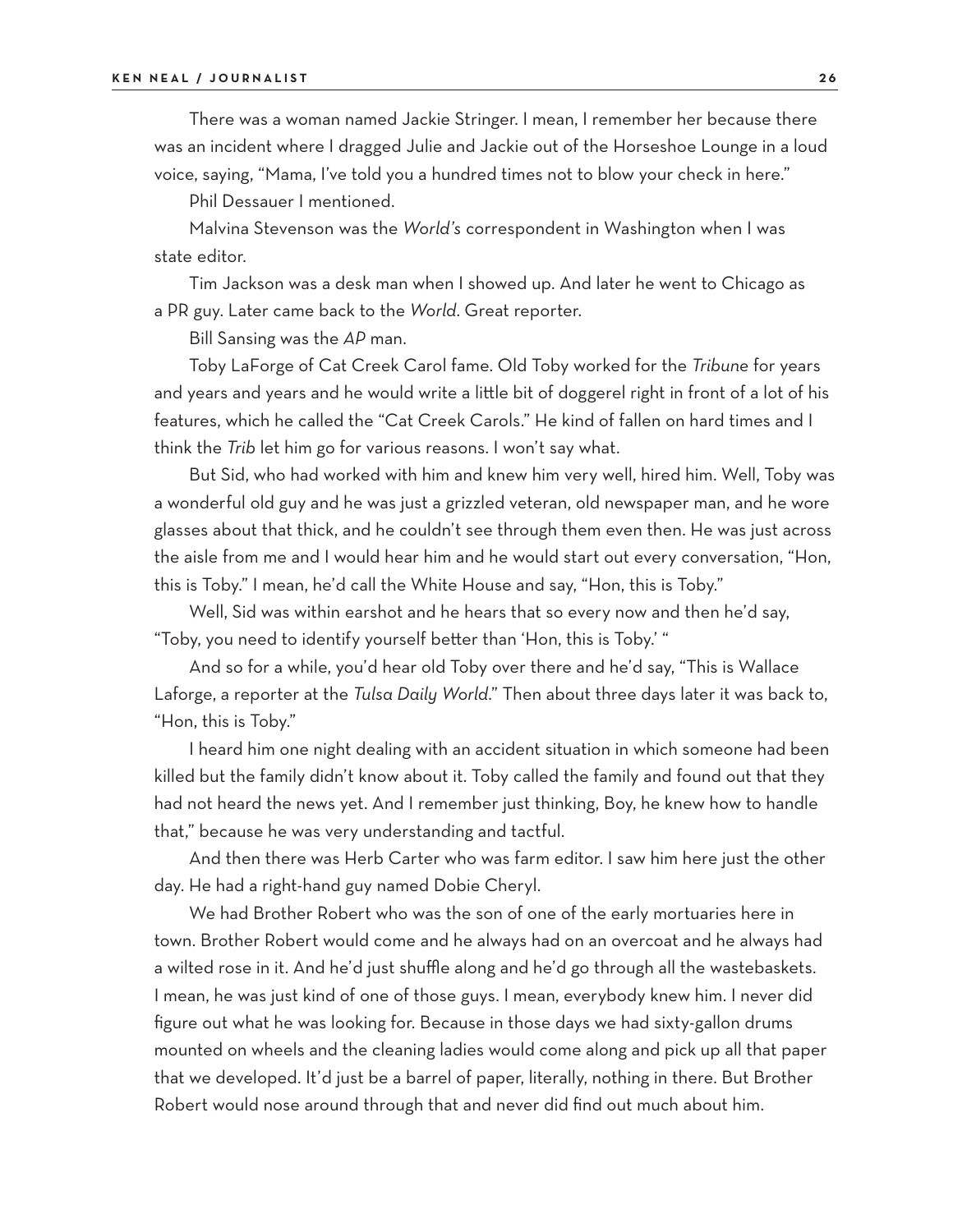Had an old gal named Nurse Irene that really was a nurse. And she, she was just full of conspiracies. She'd call you and say, "Go to page fourteen on the classified ads."

"Yes."

And said, "Now you see where it says 'Dog for sale'?" "Yeah."

"Now mark that and turn it over on the other side. Now on the other side of it you'll find a story that says so and such, and see?" Somehow she concocted a conspiracy about all that.

**JE:** Was she a reader?

**KN:** She was just a character that would show up in the newsroom.

**JE:** Okay.

**KN:** Come wandering in and—

- **JE:** Yeah.
- **KN:** She was widely tolerated. You know, in those days we didn't even have any guards downstairs. You'd just walk in and—when a guy would come in with a briefcase the reporters would all run. Because he'd walk up to the city desk and the city editor, in order to get rid of him, would assign him back to a reporter. Some of the real characters would come in, you know.

And one night there was a very good looking Indian fellow, I mean, he was a tribal kind of guy. Real well dressed, had a big briefcase, and he walked up and talked to Ray Billings a little while. Ray told him, said, "Well, go back here and talk to Toby."

Toby was on the phone. This guy sat down there and got his briefcase out and got all of his stuff out. But old Toby, after he hung up the phone, he was looking at that guy and he said, "Now, son, what kind of a—thing are you trying to sell?" That was his only words.

Howard Hopkins was a freelance photographer around Tulsa who ran Hopkins Photography. We knew Hoppy real well.

Bill Ellis was a reporter that was in there for a while. Bill had the dirtiest copy you've ever seen. But it was good. I mean, it looked like it had been written on a pencil and edited on a typewriter. He was a good, good feature writer but so many of those guys were hunt and peckers, you know, they just—

- **JE:** Um-hmm (affirmative).
- **KN:** There's a guy named Ken Frakes that later worked at University of Tulsa. I affectionately called him Grape Nuts Frakes.

But Dale Spear who is a very young guy and I christened him Baby Huey. 'Cause he looked a lot like that cartoon character, you know. Or we thought he did. He was very offended by that.

Allen Gardler was a police reporter.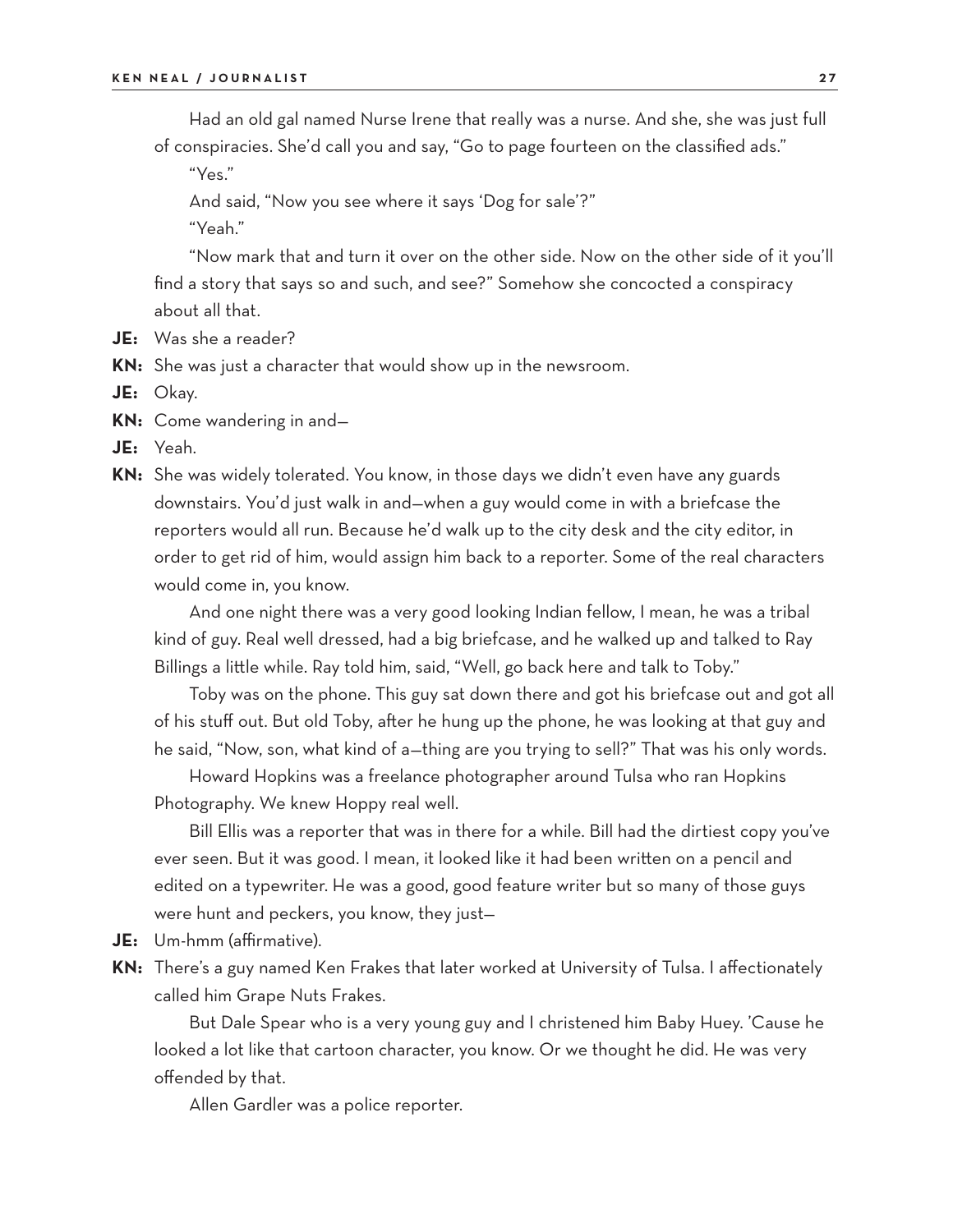Roscoe Turner who is mad at me because when I showed up there I remember him running the elevator. We used to have an elevator operator and when she went to lunch Roscoe would run the elevator. I think he worked on the janitorial staff. He was a young man, you know, he was about my age.

**JE:** He was talking about Roscoe turner who became a city councilor.

**KN:** Oh yeah, uh-huh (affirmative). And LouAnn Ruarke who was a senior when I was a freshman and I knew her for a long, long time.

Maurice DiVinna, a real character who was a fine arts editor. And there are all kinds of stories about Maurice that I won't even go into. But Maurice was an honorary French Council, I mean, the French government had conferred that on him. And Maurice took it seriously. This is one story.

One night he was caught drunk driving and they were trying to book him and he claimed diplomatic immunity. Tried to.

And the police said, "Well, okay, we'll let you do that, but we're going to deport you, you know."

Sid was always bailing Maurice out.

Of course, Maude Lawton Myers was our publisher in those days. I mean, she'd seceded the old man when her husband died.

Byron Boone was the lawyer for the paper and later became the publisher.

You mentioned Alex, I've already said Alex King worked there for the *UP* in the early '60s. Subsequently I think I mentioned him.

**JE:** Yes you have, and the fact that you two have a very close relationship to this day.

**KN:** Oh yeah, we're still very close. And till this day I'd still as soon to have lunch with Alex as anybody I know. And we must have gone to lunch, I don't know, on an average of three times a week. Because he always has such a good take on things, very interesting. He's a Civil War expert. Just a magnificent history guy. I mean, he will read something and then tell me all about the book he's read.

And I said, "Well, I don't need to read it, you've already told me about." But he's really a good conversationalist and so much fun.

One of the real characters was Lula Eagle Quenlen. But, Lula, bless her heart, was about five feet tall. Looked like she wore the same dress all the time. She had a little old hat that she wore that had a feather on the top of it. She was always working in the garden, and when she came in she never bothered to change her clothes or anything. And she was quite a character.

Every year she would tell people when to plant seeds and so on. And we had a picture that could be run, it was exactly three columns long and one column wide. So you could run it as a three-column or a one-column. And it had three plates. And theoretically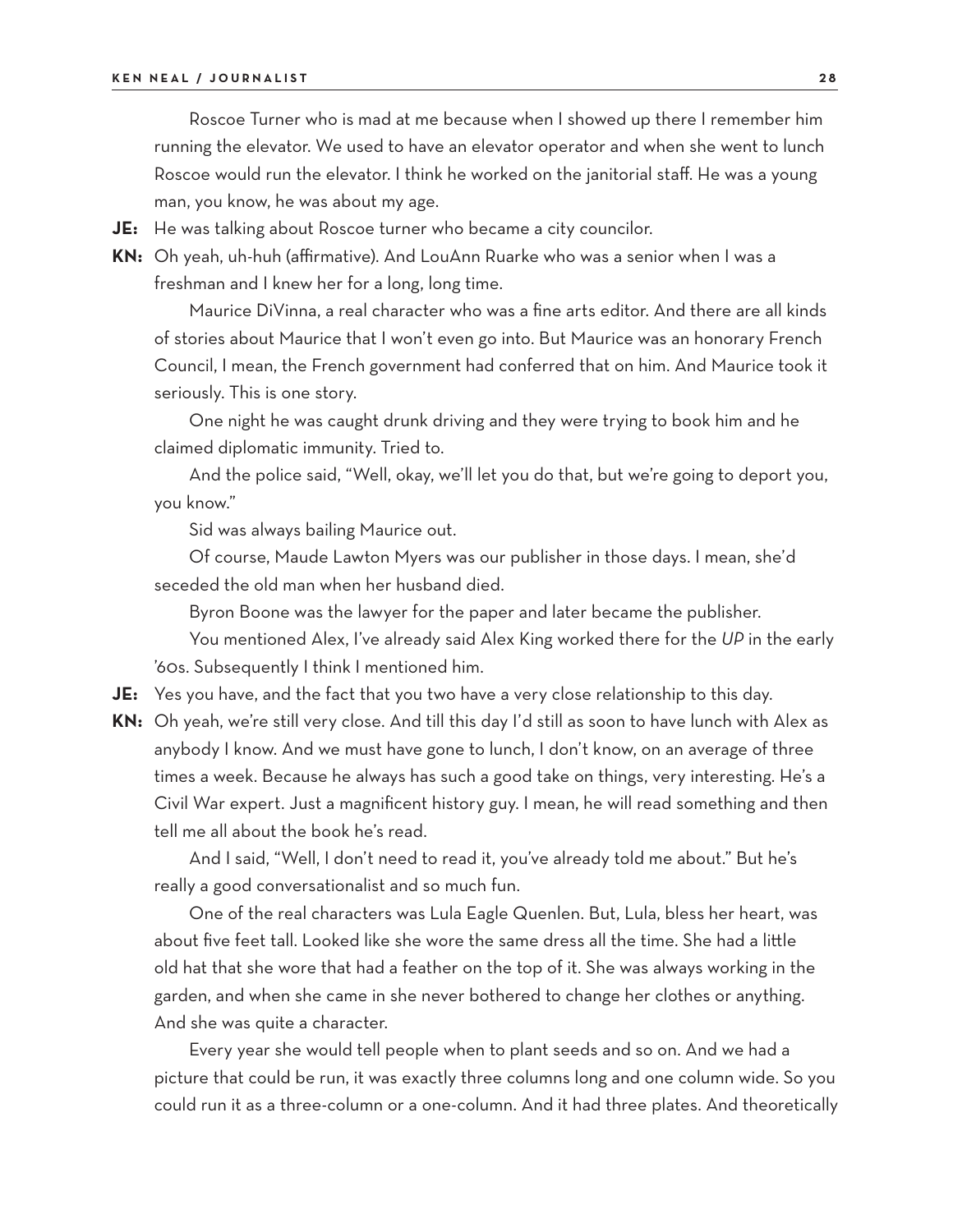they had seeds in there that she could identify. As a practical matter, you could run it upside down, crossways, any way you wanted to. And every year she'd want us to run that with her column when it came time. So we'd dutifully do that.

When I was state editor it became my duty, among other things, to edit Lulu's garden column. Well, she was not very happy with me. She called me "Old Neal the Axeman."

What she would do is she had a number of publishers. And she would put a few favorable words about X book or whatever, right at the end. So they'd send her books and so on. It was so long I got to where I was just whacking it off. So I woke up one day and she had inserted that real high in her column on the theory that I'd cut from the bottom. But—

My favorite story about her is I was state editor and it was a real hot summer day and she wanted to deliver a column. She called me and said, "Now would you come down on the street there and get my column so I don't have to park?"

And I said, "Oh yeah, I'll be glad to." Well, I forgot her. And pretty soon she got off the elevator and, boy, it was one of those Donald Duck scenes where she was so mad. She's a little old lady about this high. And she announced in a loud voice, "Okay, which one of you—forgot me?" She was something.

There was a young reporter named Fred Davis.

There was an old guy that was named Jack Eldridge who was a PR man for a circus that came to town every year. And old Jack would come in. Of course, we all got free circus tickets and all that kind of stuff. He had free reign.

There was a guy named Dave Wood who was a good reporter, kind of if you keep him sober. I remember he covered the 1957 liquor conspiracies trials. Did a good job on that.

We had a fellow named John Lawrence who they assigned to be the medical reporter, not knowing that John was a Christian Scientist. And old John was famous for two remarks that he'd make around there. Somebody would call him and want him to do something. And he said, "Look, partner, I can't help you." Said, "I just load the trucks." Or he would say, "Well, we got a new managing editor. I guess we're going to have to go out and paint the rocks." That kind of stuff, he was something.

Well, that's enough of them. I know those names won't ring bells with a lot of people, and some of them won't.

- **JE:** But the fact that you recalled all those names—
- **KN:** Well, I've probably forgotten some of them, but their incidents connected with them had helped me to remember some of it.

Now do you understand that my memory's better about those days than it is about last week?

**JE:** I'm going to ask you, what were you listing there?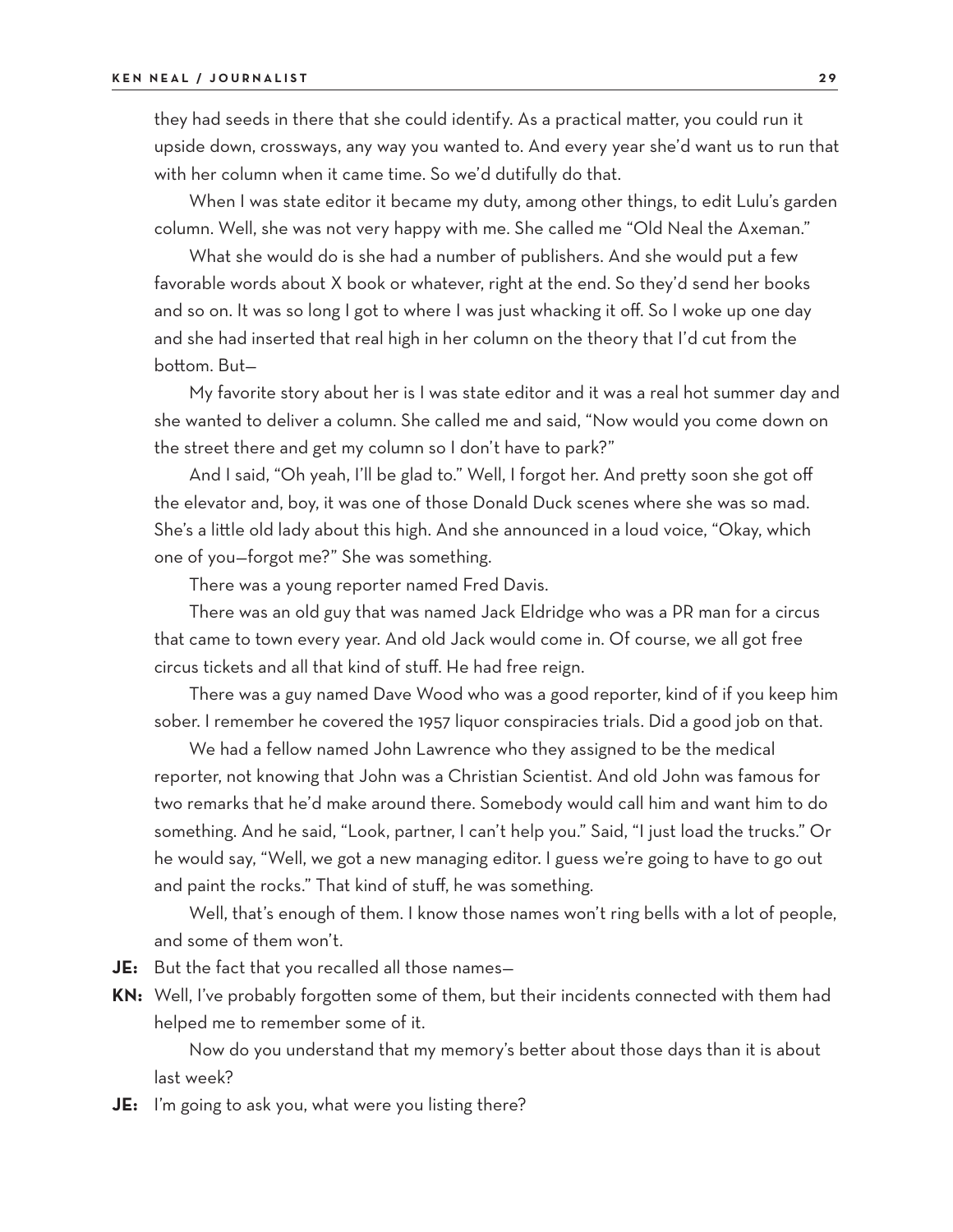**KN:** I tried to remember some of the printers. There was a guy named Jerry Slankerd that was a shop foreman when I showed up.

There was another guy named Oscar something. I forgot his last name.

One of my good friends was Glen Chronister from Sand Springs. We called old Glen, "Chronister the Monister." Oh he came puffing in one day to tell me that Bud Caffey who was the county commissioner for District Two out in Western Tulsa County, was grading a place in Osage County. A place called "Em's Club." Which was just kind of a little dugout place and kind of a nightspot. I mean, you know, just a sleazy place. And old Bud was spreading gravel on the parking lot, scattered it and all that kind of stuff. So we sent a photographer out there and got a picture of the District Two equipment at Em's Club. We ran a little story on it.

Bud came in to explain to us, I think maybe I called him that night and talked to him, but he said that that was the school bus turnaround. That that was the only place that they could figure out to have a school bus turnaround because there was a little school down south end of Tulsa County. So he was grading that school bus turnaround. But Bud was a politician, so sure enough, the next night here came Bud who was about six feet three, and a guy that was even bigger than Bud. They came stomping in the newsroom to talk to yours truly, and this was the principal of that little school. And he claimed that, "Yeah, that's what it was," and so on and so on.

But anyway, it's one of those lessons that if Bud had ignored that it would have gone away. But they came in. Well, then, we had to write a story.

- **JE:** Yeah.
- **KN:** So it went on and on. I later came to really appreciate old Bud. He did some things, for example, he got Wiley Hissom to donate the land for Hissom. He got Claude Chandler to donate the land for Chandler Park. Bud did all right himself.

One time he was graveling church parking lots, which was technically illegal. But, of course, the church folks were very appreciate of that. He could do no wrong. So the *Tribune*, the *Tribune* was uncovering those church parking lots one by one. Every time they'd get one they'd write a big story about it. Old Bud called an editorial writer at the time named Bill Henthorn. This was the *World* guy. I could hear him saying this, he said, "Bill, if I'd give you a list of all the parking lots I've graveled would you print her?"

Old Bill said, "Oh yeah."

So Bud brought the list over and we printed the list and it killed the *Tribune's* expose day in the water. But Bud's idea of public property was any piece of land owned by more than two people. That was pretty common in those days actually.

Listen, I'm just prattling on here. I don't know what you want—

**JE:** This is, no, this is great."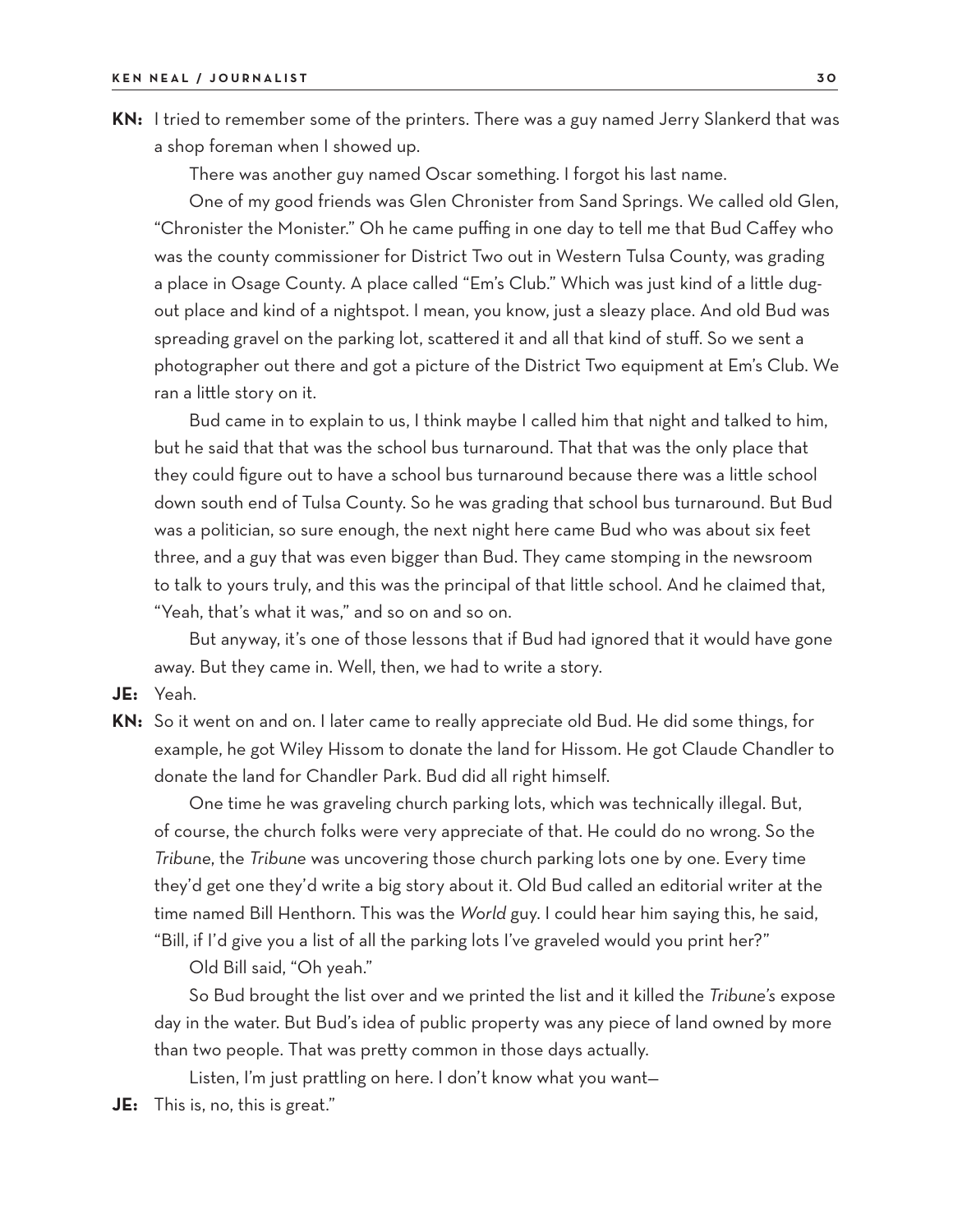#### **Chapter 13**

#### **65 in 2,000—4:19**

**John Erling:** I've talked to you about writing a book. Are you going to write a book?

- **Ken Neal:** Well, I'm working on some things, not along these lines. I don't see this as a book, I mean, this is just remembrances.
- **JE:** Right.
- **KN:** I'm just going to put it down for the paper and maybe my family. Now I'm working on some things. I may do just a little collection of short stories. You know, I've written hardly anything longer than fifteen hundred words. Most of the time. So that's kind of my inclination. You know, it's like Mark Twain said, "I had to write a long one because I didn't have time to write a short one."

And that's kind of the thing my friend Alex would come puff in a lot of times. Said, "Well, I had to write a long editorial," said, "I didn't have time to write a short one."

It's much harder to take something long and boil it down and make it say something in fewer words. But I spent all my years trying to do that. I didn't always succeed. So it's kind of hard now to expand on things. Although I'm working on that. I'm going to, I think, flush out some incidents by making up some dialogue.

- **JE:** Could you take some of your editorials and use them in a book and then write the lead up to them and reaction thereof and—
- **KN:** I might do that, but, boy, that requires a lot of work. I mean, I've got all of the columns I've written since 1981. My secretary has put them all on DVD for me. I can go back and see all those, but some of them are pretty embarrassing.

There are some things, like the ad valorem thing and so on, that probably would be worthwhile. I've been urged to do that, matter of fact, the *University of Oklahoma Press* contacted me about that. But I just haven't been able to get real enthused about it. Maybe I should, I don't know. So far I haven't been retired long enough to get to want to do something. It seems like I'm on vacation, you know.

- **JE:** You retired at what age?
- **KN:** Seventy, well, this last January was when I fully retired.
- **JE:** Okay. You were a copy boy at seventeen?
- **KN:** Yes sir.
- **JE:** Years old. Never in your wildest dream as a copy boy that first day?
- **KN:** No, matter of fact, I wrote a column about this in the year 2000. The night that I was hired in, Lee Earhard, either he asked me or it was on the little questionnaire that they had me fill out. I have no idea why. They wanted to know the year in which I'd be sixty-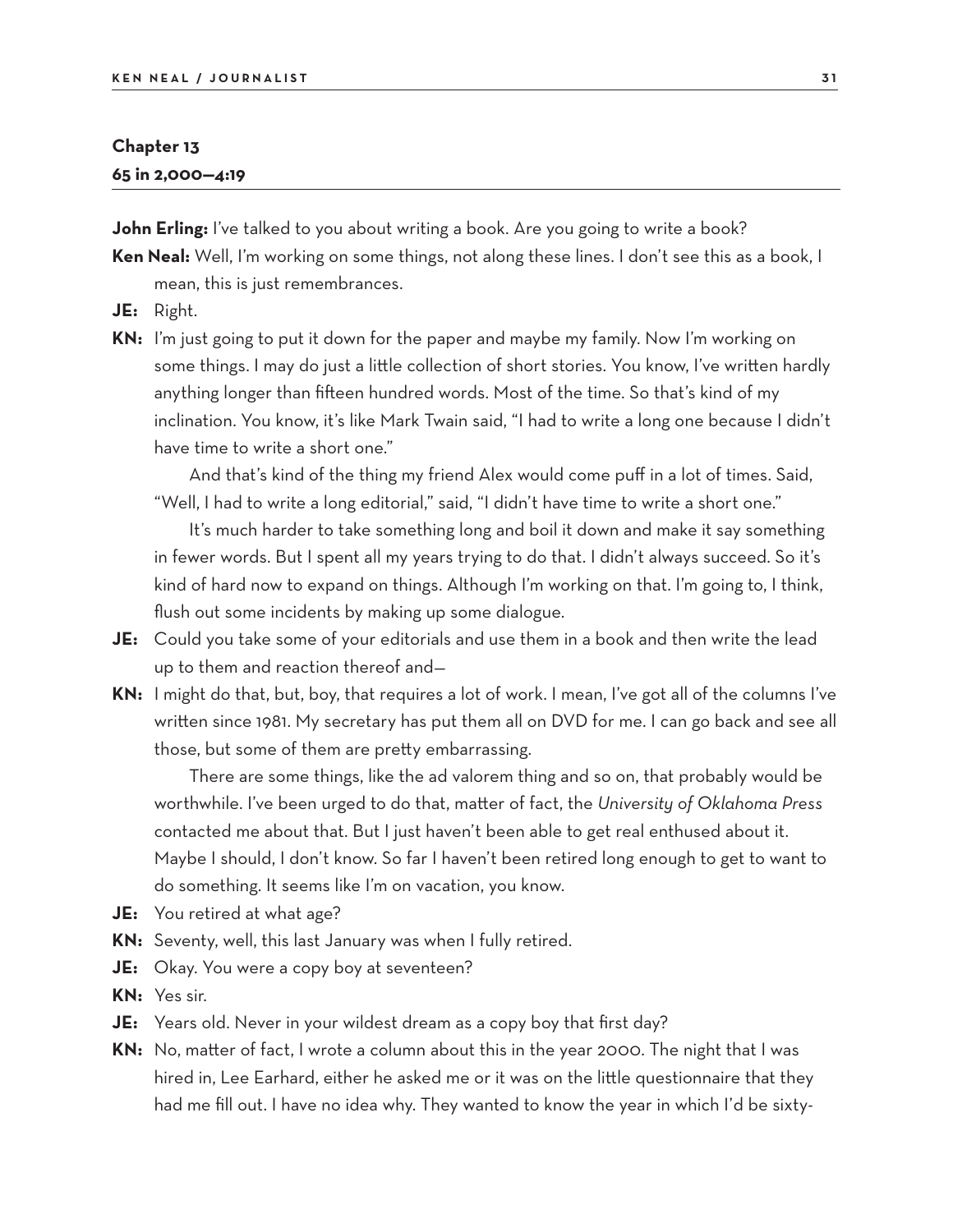five. I was from Sands Springs High School so I could cipher. So I figured it out real quick: I'd be sixty-five in the year 2000.

Old Lee turned to Sid at an adjoined desk and he said, "Sid, this boy won't be sixty-five until the year 2000." And they had a big laugh about that. I mean, the two old guys, you know.

And I remembered that. So when 2000 rolled around I recalled that and said, "My God, where did the time go?" People just forget that fifty years go by real quick. We're lucky if we plan for two years ahead. That's probably the single most politically, intractable problem is that how do you get people to—tax themselves, for example, today for something that won't pay off for twenty years?

Take schools, for example. You pay an increased tax to finance early childhood. Society won't benefit from that for fifteen, twenty years, probably.

- **JE:** Yeah.
- **KN:** And President Obama, you know, is looking at that right now. How do you get people to cough up money right now? Like energy, for example? You put money in solar energy and windmill energy and all that sort of thing. A lot of investment and it will be a long time, years, before it really pays off.

Excuse me, I start preaching. You might get an editorial there before too long.

- **JE:** Well, this has been fun.
- **KN:** My friend Ed once said, "You have to be about two-thirds Baptist preacher to be an editorial writer." Chuck Slatterly used to say, "The secret to being an editorial writer is to come to work in a white heat and then get angry."
- **JE:** Thank you. You've shared—
- **KN:** Well, my privilege. I hope I've brought up a few names that we don't want to forget them. 'Cause every one of them were people who worked hard and were characters in their own right.
- **JE:** Well, this will be on a website that people can click on and hear it for years and years to come. Thank you, Ken.
- **KN:** Thank you, John.
- **JE:** Yeah.

#### **Chapter 14 Conclusion—0:33**

**Announcer:** (music) This oral history presentation is made possible through the support of our generous funders. We encourage you to join them by making your donation, which will allow us to record future stories. Students, teachers and librarians are using this website